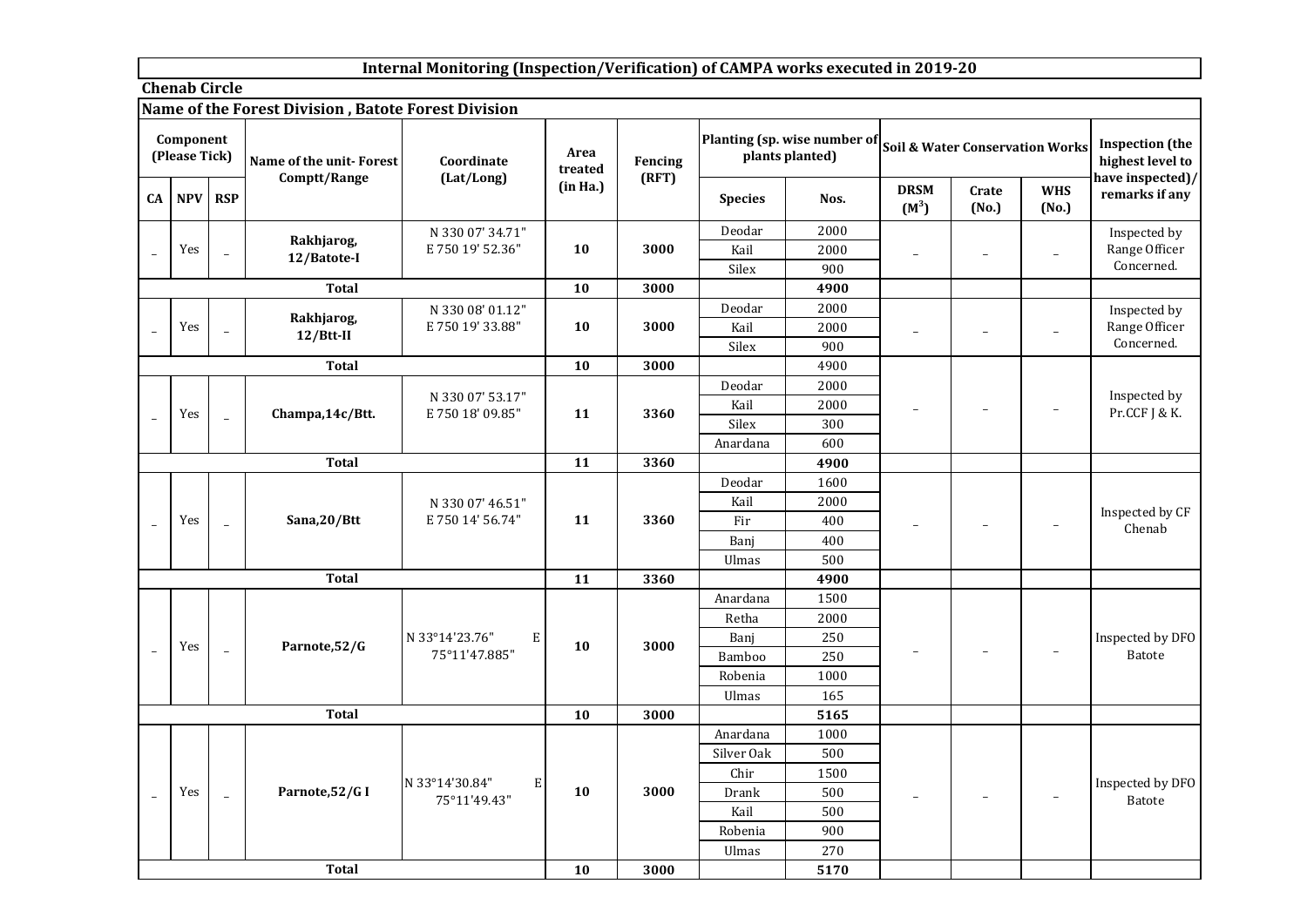|    | Component<br>(Please Tick)                             |                          | Name of the unit-Forest | Coordinate                        | Area<br>treated | Fencing  |                | Planting (sp. wise number of<br>plants planted) |                          | <b>Soil &amp; Water Conservation Works</b> |                     | <b>Inspection</b> (the<br>highest level to |
|----|--------------------------------------------------------|--------------------------|-------------------------|-----------------------------------|-----------------|----------|----------------|-------------------------------------------------|--------------------------|--------------------------------------------|---------------------|--------------------------------------------|
| CA | NPV RSP                                                |                          | Comptt/Range            | (Lat/Long)                        | (in Ha.)        | (RFT)    | <b>Species</b> | Nos.                                            | <b>DRSM</b><br>$(M^3)$   | Crate<br>(No.)                             | <b>WHS</b><br>(No.) | have inspected)/<br>remarks if any         |
|    |                                                        |                          |                         |                                   |                 |          | Anardana       | 1000                                            |                          |                                            |                     |                                            |
|    |                                                        |                          |                         |                                   |                 |          | Kail           | 2500                                            |                          |                                            |                     |                                            |
|    | Yes                                                    | $\equiv$                 | Gandhri, 59/G           | N 33°14'08.8"<br>Е<br>75°10'48.6" | 10              | 3000     | Banj           | 500                                             |                          | $\qquad \qquad -$                          | $\qquad \qquad -$   | Inspected by DFO<br>Batote                 |
|    |                                                        |                          |                         |                                   |                 |          | Robenia        | 900                                             |                          |                                            |                     |                                            |
|    |                                                        |                          |                         |                                   |                 |          | Ulmas          | 225                                             |                          |                                            |                     |                                            |
|    |                                                        |                          | <b>Total</b>            |                                   | 10              | 3000     |                | 5125                                            |                          |                                            |                     |                                            |
|    |                                                        |                          |                         | N 330 06' 46.55"                  |                 |          | Kail           | 3608                                            |                          |                                            |                     |                                            |
|    | Yes                                                    |                          | Kasal, 14/M             | E 750 28' 36.76"                  | 10              | 3000     | Banj           | 600                                             |                          |                                            |                     | Inspected by DFO                           |
|    |                                                        |                          |                         |                                   |                 |          | Amlook         | 400                                             |                          |                                            |                     | Batote                                     |
|    |                                                        |                          |                         |                                   |                 |          | Robinea        | 125                                             |                          |                                            |                     |                                            |
|    |                                                        |                          | <b>Total</b>            |                                   | 10              | 3000     |                | 4733                                            |                          |                                            |                     |                                            |
|    | Tawni, 59/M<br>Yes                                     |                          |                         | N 330 06' 01.46"                  |                 |          | Kail           | 3607                                            |                          |                                            |                     | Inspected by                               |
|    |                                                        |                          |                         | E 750 25' 46.95"                  | 10              | 3000     | Banj           | 900                                             | $\overline{\phantom{m}}$ | $\qquad \qquad -$                          | ۳                   | Range Officer<br>Concerned.                |
|    |                                                        |                          | <b>Total</b>            |                                   | 10              | 3000     |                | 4507                                            |                          |                                            |                     |                                            |
|    |                                                        |                          |                         |                                   |                 |          | Chir           | 2000                                            |                          |                                            |                     |                                            |
|    |                                                        |                          |                         |                                   |                 |          | Kail           | 1000                                            |                          |                                            |                     |                                            |
|    |                                                        |                          |                         | N 33° 8'18.21"                    |                 |          | Anardana       | 1000                                            |                          |                                            |                     | Inspected by                               |
|    | Yes                                                    | $\overline{\phantom{a}}$ | Dhalwas,22b/Btt         | E75°18'6.03"                      | 11              | 3370     | Ulmas          | 200                                             |                          |                                            |                     | Range Officer                              |
|    |                                                        |                          |                         |                                   |                 |          | Makhan         | 400                                             |                          |                                            |                     | Concerned.                                 |
|    |                                                        |                          |                         |                                   |                 |          | Apple          | 200                                             |                          |                                            |                     |                                            |
|    |                                                        |                          |                         |                                   |                 |          | Sarwa          | 100                                             |                          |                                            |                     |                                            |
|    |                                                        |                          | <b>Total</b>            |                                   | 11              | 3370     |                | 4900                                            |                          |                                            |                     |                                            |
|    |                                                        |                          |                         |                                   |                 |          | Chir           | 2000                                            |                          |                                            |                     |                                            |
|    |                                                        |                          |                         |                                   |                 |          | Kail           | 1200                                            |                          |                                            |                     | Inspected by                               |
|    | Yes                                                    |                          | Dhalwas,23/Btt-I        | N 33° 09'41.75"                   | 10              | 3000     | Anardana       | 800                                             |                          |                                            |                     | Range Officer                              |
|    |                                                        | $\equiv$                 |                         | E75°17'18.80"                     |                 |          | Ulmas          | 300                                             |                          | $\qquad \qquad -$                          |                     | Concerned.                                 |
|    |                                                        |                          |                         |                                   |                 |          | Makhan         | 500                                             |                          |                                            |                     |                                            |
|    |                                                        |                          |                         |                                   |                 |          | Sarwa          | 100                                             |                          |                                            |                     |                                            |
|    |                                                        |                          | <b>Total</b>            |                                   | 10              | 3000     |                | 4900                                            |                          |                                            |                     |                                            |
|    |                                                        |                          |                         |                                   |                 |          | Kail           | 1100                                            |                          |                                            |                     |                                            |
|    | $\, {\bf E}$<br>N 33° 9'36.69"                         |                          |                         |                                   |                 | Chir     | 2100           |                                                 |                          |                                            | Inspected by        |                                            |
|    | Dhalwas, 23/Btt-II<br>Yes<br>$\bar{a}$<br>75°17'25.39" |                          |                         | 10                                | 3000            | Anardana | 800            |                                                 |                          |                                            | Range Officer       |                                            |
|    |                                                        |                          |                         |                                   |                 |          | Ulmas          | 300                                             |                          |                                            |                     | Concerned.                                 |
|    |                                                        |                          |                         |                                   |                 |          | Makhan         | 600                                             |                          |                                            |                     |                                            |
|    |                                                        |                          | <b>Total</b>            |                                   | 10              | 3000     |                | 4900                                            |                          |                                            |                     |                                            |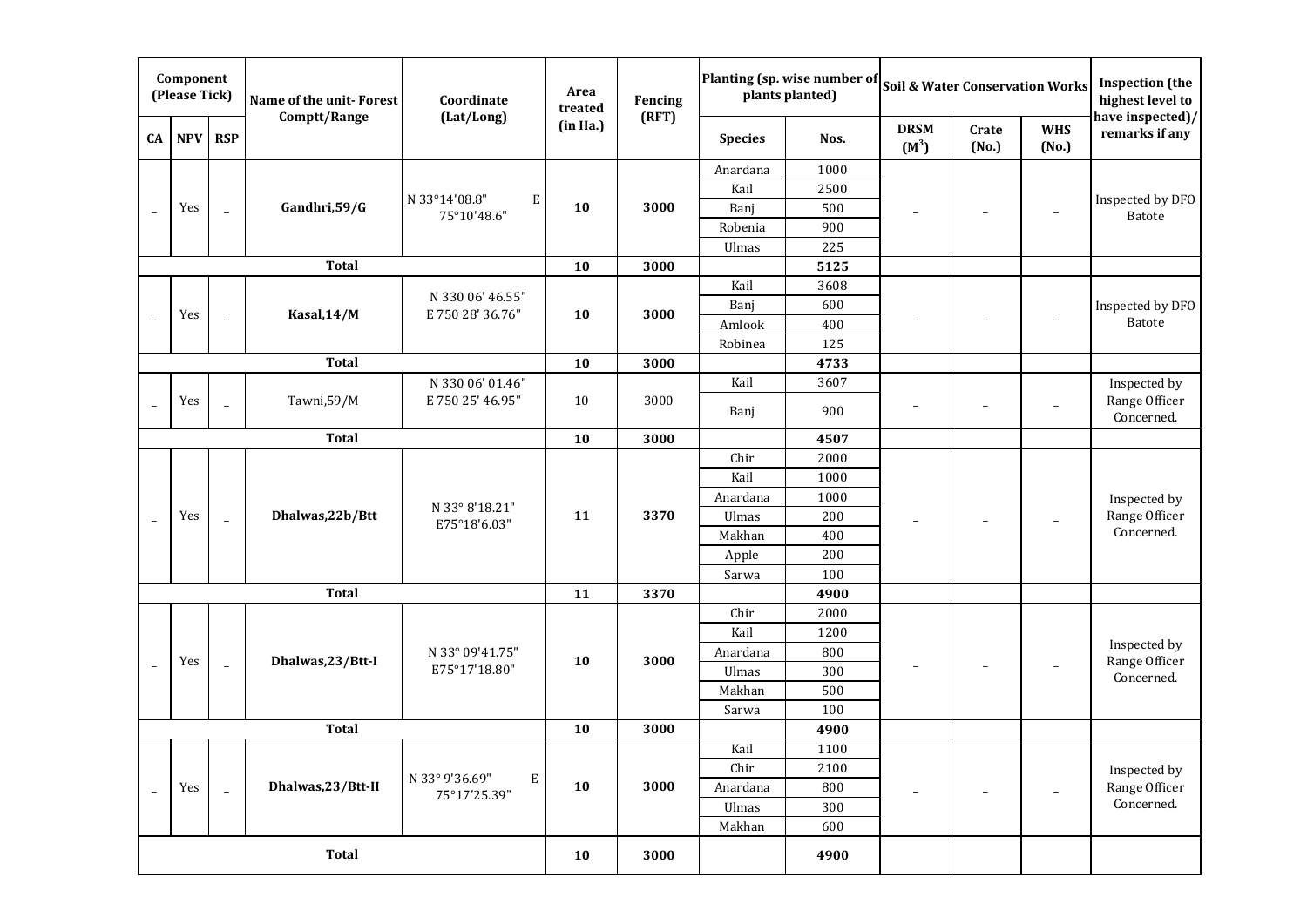|     | Component<br>(Please Tick) |                          | Name of the unit-Forest | Coordinate                           | Area<br>treated | Fencing |                | Planting (sp. wise number of<br>plants planted) |                          |                          | <b>Soil &amp; Water Conservation Works</b> | <b>Inspection</b> (the<br>highest level to |
|-----|----------------------------|--------------------------|-------------------------|--------------------------------------|-----------------|---------|----------------|-------------------------------------------------|--------------------------|--------------------------|--------------------------------------------|--------------------------------------------|
| CA  | <b>NPV</b>                 | <b>RSP</b>               | Comptt/Range            | (Lat/Long)                           | (in Ha.)        | (RFT)   | <b>Species</b> | Nos.                                            | <b>DRSM</b><br>$(M^3)$   | Crate<br>(No.)           | <b>WHS</b><br>(No.)                        | have inspected)/<br>remarks if any         |
|     |                            |                          |                         |                                      |                 |         | Anardana       | 3000                                            |                          |                          |                                            |                                            |
| Yes |                            |                          | Ballout, 41/Btt         | N 330 13' 17.21"<br>E 750 14' 12.87" | 10              | 3000    | Chir           | 1174                                            |                          |                          |                                            | Inspected by<br>Range Officer              |
|     | $\equiv$                   | $\equiv$                 |                         |                                      |                 |         | Silex          | 500                                             | $\overline{\phantom{0}}$ | $\overline{a}$           | $\overline{a}$                             | Concerned.                                 |
|     |                            |                          |                         |                                      |                 |         | Ulmas          | 605                                             |                          |                          |                                            |                                            |
|     |                            |                          | <b>Total</b>            |                                      | 10              | 3000    |                | 5279                                            |                          |                          |                                            |                                            |
|     |                            |                          |                         |                                      |                 |         | Deodar         | 1500                                            |                          |                          |                                            |                                            |
| Yes |                            |                          | Kabbi, 64/G             | E<br>N 33°11'58.0"                   | 10              | 3000    | Kail           | 2600                                            |                          |                          |                                            | Inspected by DFO                           |
|     | $\overline{a}$             | $\overline{\phantom{a}}$ |                         | 75°11'58.0"                          |                 |         | Robenia        | 905                                             |                          | $\overline{\phantom{a}}$ | -                                          | Batote                                     |
|     |                            |                          |                         |                                      |                 |         | Ulmas          | 200                                             |                          |                          |                                            |                                            |
|     |                            |                          | <b>Total</b>            |                                      | 10              | 3000    |                | 5205                                            |                          |                          |                                            |                                            |
|     |                            |                          |                         |                                      |                 |         | Shisham        | 3000                                            |                          |                          |                                            |                                            |
|     |                            |                          |                         | N 33°13'33.9"<br>E                   |                 |         | Anardana       | 500                                             |                          |                          |                                            | Inspected by                               |
| Yes | $\overline{a}$             | $\overline{\phantom{a}}$ | Tanger, 62/G            | 75°0'48.9"                           | 10              | 3000    | Banj           | 600                                             |                          |                          |                                            | Range Officer                              |
|     |                            |                          |                         |                                      |                 |         | Robenia        | 900                                             |                          |                          |                                            | Concerned.                                 |
|     |                            |                          |                         |                                      |                 |         | Ulmas          | 200                                             |                          |                          |                                            |                                            |
|     |                            |                          | <b>Total</b>            |                                      | 10              | 3000    |                | 5200                                            |                          |                          |                                            |                                            |
|     |                            |                          |                         |                                      |                 |         | Deodar         | 2800                                            |                          |                          |                                            |                                            |
| Yes | ÷.                         | ÷                        | Gandhri, 63/G           | N 33°13'17.2"<br>E                   | 10              | 3000    | Kail           | 1374                                            |                          |                          |                                            | Inspected by DFO                           |
|     |                            |                          |                         | 75°10'08.9"                          |                 |         | Robenia        | 900                                             |                          |                          |                                            | <b>Batote</b>                              |
|     |                            |                          |                         |                                      |                 |         | Ulmas          | 200                                             |                          |                          |                                            |                                            |
|     |                            |                          | <b>Total</b>            |                                      | 10              | 3000    |                | 5274                                            |                          |                          |                                            |                                            |
|     |                            |                          |                         |                                      |                 |         | Deodar         | 1500                                            |                          |                          |                                            |                                            |
|     |                            |                          |                         |                                      |                 |         | Kail           | 1500                                            |                          |                          |                                            |                                            |
|     |                            |                          |                         | N 33°13'32.87"<br>${\bf E}$          |                 |         | Chir           | 800                                             |                          |                          |                                            | Inspected by                               |
| Yes | $\overline{\phantom{a}}$   | $\overline{\phantom{a}}$ | Failty, 49/G-I          | 75°13'35.19"                         | 10              | 3000    | Anardana       | 500                                             |                          | $\qquad \qquad -$        |                                            | Range Officer                              |
|     |                            |                          |                         |                                      |                 |         | Sarwa          | 300                                             |                          |                          |                                            | Concerned.                                 |
|     |                            |                          |                         |                                      |                 |         | Almus          | 500                                             |                          |                          |                                            |                                            |
|     |                            |                          |                         |                                      |                 |         | Makhan         | 180                                             |                          |                          |                                            |                                            |
|     |                            |                          | <b>Total</b>            |                                      | 10              | 3000    |                | 5280                                            |                          |                          |                                            |                                            |
|     |                            |                          |                         |                                      |                 |         | Deodar         | 2000                                            |                          |                          |                                            |                                            |
|     |                            |                          |                         | N 330 08' 28.52"                     |                 |         | Kail           | 2000                                            |                          |                          |                                            |                                            |
| Yes | $\overline{\phantom{a}}$   | $\overline{\phantom{a}}$ | Sanna,21/Btt            | E 750 15' 05.94"                     | 10              | 3000    | Fir            | 100                                             |                          | $\overline{\phantom{0}}$ |                                            | Inspected by DFO<br><b>Batote</b>          |
|     |                            |                          |                         |                                      |                 |         | Ulmas          | 300                                             |                          |                          |                                            |                                            |
|     |                            |                          |                         |                                      |                 |         | Banj           | 300                                             |                          |                          |                                            |                                            |
|     |                            |                          |                         |                                      |                 |         | Silex          | 590                                             |                          |                          |                                            |                                            |
|     |                            |                          | <b>Total</b>            |                                      | 10              | 3000    |                | 5290                                            |                          |                          |                                            |                                            |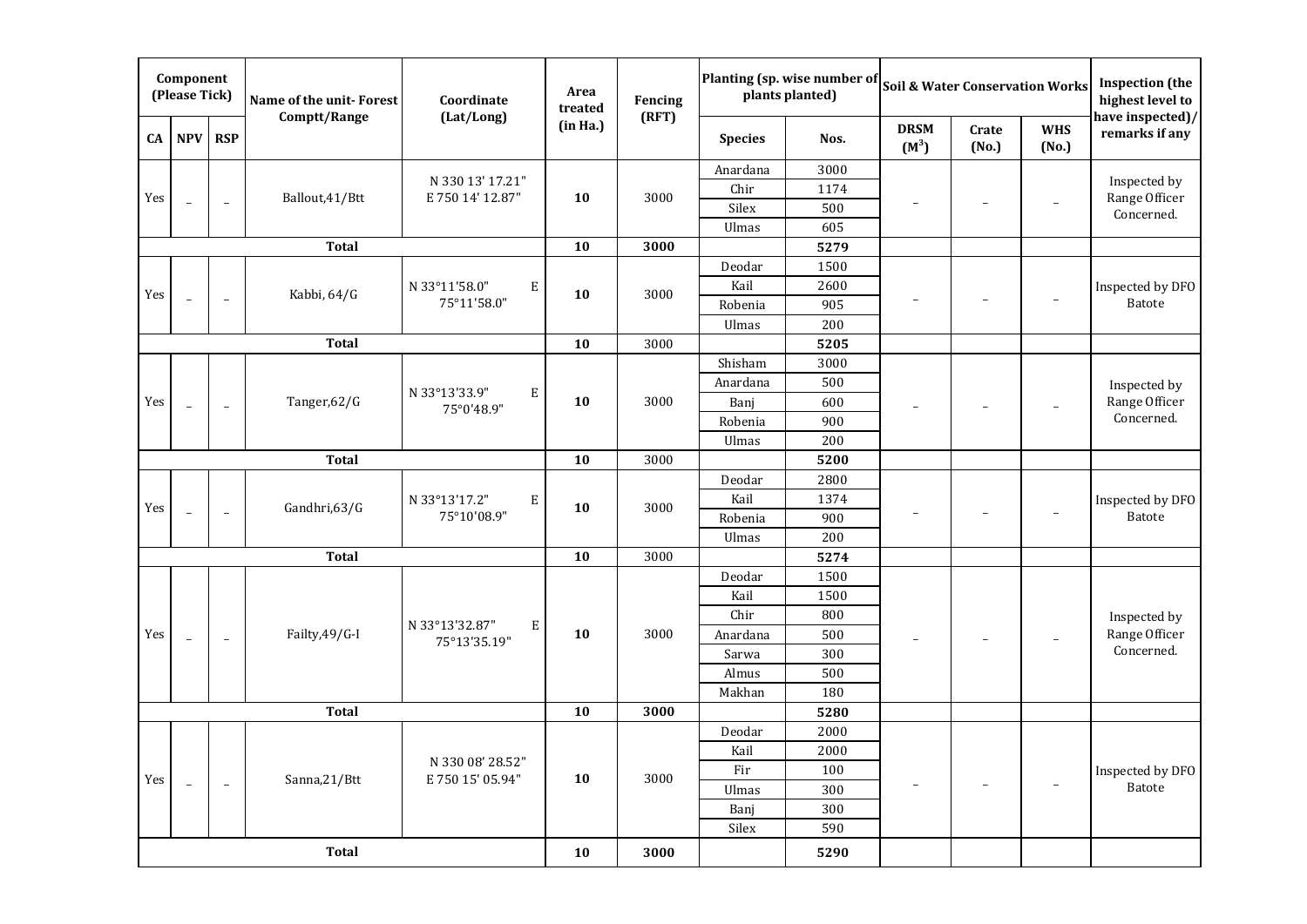|                          | Component<br>(Please Tick)                                       |                | Name of the unit-Forest | Coordinate                            | Area<br>treated | Fencing |                | Planting (sp. wise number of<br>plants planted) |                          | <b>Soil &amp; Water Conservation Works</b> |                          | <b>Inspection</b> (the<br>highest level to |
|--------------------------|------------------------------------------------------------------|----------------|-------------------------|---------------------------------------|-----------------|---------|----------------|-------------------------------------------------|--------------------------|--------------------------------------------|--------------------------|--------------------------------------------|
| CA                       | NPV                                                              | <b>RSP</b>     | Comptt/Range            | (Lat/Long)                            | (in Ha.)        | (RFT)   | <b>Species</b> | Nos.                                            | <b>DRSM</b><br>$(M^3)$   | Crate<br>(No.)                             | <b>WHS</b><br>(No.)      | have inspected)/<br>remarks if any         |
|                          |                                                                  |                |                         |                                       |                 |         | Deodar         | 1700                                            |                          |                                            |                          |                                            |
| Yes                      |                                                                  |                | Dedni, 16/M             | N 33 05'27.82"<br>Ε<br>750 30' 36.50" | 10              | 3000    | Kail           | 1657                                            |                          |                                            |                          | Inspected by<br>Range Officer              |
|                          |                                                                  | $\sim$         |                         |                                       |                 |         | Banj           | 1000                                            |                          | -                                          |                          | Concerned.                                 |
|                          |                                                                  |                |                         |                                       |                 |         | Amlok          | 937                                             |                          |                                            |                          |                                            |
|                          |                                                                  |                | <b>Total</b>            |                                       | 10              | 3000    |                | 5294                                            |                          |                                            |                          |                                            |
|                          |                                                                  |                |                         | N 330 01' 50.32"                      |                 |         | Deodar         | 2177                                            |                          |                                            |                          | Inspected by                               |
| Yes                      |                                                                  |                | Prable, 22/M            | E 750 30' 10.61"                      | 10              | 3000    | Kail           | 2000                                            |                          |                                            |                          | Range Officer                              |
|                          |                                                                  |                |                         |                                       |                 |         | Banj           | 1136                                            |                          |                                            |                          | Concerned.                                 |
|                          |                                                                  |                | <b>Total</b>            |                                       | 10              | 3000    |                | 5313                                            |                          |                                            |                          |                                            |
| Yes                      |                                                                  | $\overline{a}$ | Pathwara (Rote), 49/M-I | N 330 01' 40.30"                      | 10              | 3000    | Kail           | 4100                                            |                          |                                            |                          | Inspected by                               |
|                          |                                                                  |                |                         | E 750 25' 24.33"                      |                 |         | Banj           | 1185                                            | $\overline{\phantom{a}}$ | $\overline{\phantom{a}}$                   | $\overline{\phantom{a}}$ | Range Officer                              |
|                          |                                                                  |                | <b>Total</b>            |                                       | 10              | 3000    |                | 5285                                            |                          |                                            |                          |                                            |
|                          | Pathwara (Rote),<br>E 750 25' 40.35"<br>$\overline{\phantom{a}}$ |                |                         | N 330 01' 42.04"                      |                 |         | Kail           | 4100                                            |                          |                                            |                          | Inspected by                               |
| Yes                      |                                                                  |                | $49/M$ -II              |                                       | 10              | 3000    | Banj           | 1180                                            | $\overline{\phantom{a}}$ | $\overline{\phantom{a}}$                   | $\overline{\phantom{a}}$ | Range Officer<br>Concerned.                |
|                          | <b>Total</b>                                                     |                |                         |                                       | 10              | 3000    |                | 5280                                            |                          |                                            |                          |                                            |
|                          |                                                                  |                |                         | N 330 05' 26.39"                      |                 |         | Deodar         | 1700                                            |                          |                                            |                          | Inspected by                               |
| Yes                      |                                                                  | $\overline{a}$ | Dragri,69/M             | E 750 22' 10.21"                      | 10              | 3000    | Kail           | 1658                                            | ۰                        | -                                          |                          | Range Officer                              |
|                          |                                                                  |                |                         |                                       |                 |         | Banj           | 1937                                            |                          |                                            |                          | Concerned.                                 |
|                          |                                                                  |                | <b>Total</b>            |                                       | 10              | 3000    |                | 5295                                            |                          |                                            |                          |                                            |
|                          |                                                                  |                |                         |                                       |                 |         | Deodar         | 50                                              |                          |                                            |                          |                                            |
|                          |                                                                  | Yes            | Khandal, 24/Btt         | N 330 09' 33.45"<br>E 750 16' 34.76"  | 0.20            | 825     | Kail           | 50                                              |                          |                                            |                          | Inspected by<br>Range Officer              |
|                          | $\overline{\phantom{a}}$                                         |                |                         |                                       |                 |         | Cupruess       | 50                                              |                          |                                            |                          | Concerned.                                 |
|                          |                                                                  |                |                         |                                       |                 |         | Banj           | 50                                              |                          |                                            |                          |                                            |
|                          |                                                                  |                | <b>Total</b>            |                                       | 0.20            | 825     |                | 200                                             |                          |                                            |                          |                                            |
|                          |                                                                  |                |                         | N 330 09' 53.43"                      |                 |         | Deodar         | 50                                              |                          |                                            |                          | Inspected by                               |
|                          |                                                                  | Yes            | Karma,27b/Btt           | E 750 16' 28.60"                      | 0.20            | 900     | Kail           | 50                                              |                          |                                            |                          | Range Officer                              |
| $\overline{\phantom{0}}$ | $\overline{\phantom{a}}$                                         |                |                         |                                       |                 |         | Cupruess       | 50                                              |                          | -                                          | ÷                        | Concerned.                                 |
|                          |                                                                  |                |                         |                                       |                 |         | Banj           | 50                                              |                          |                                            |                          |                                            |
|                          | <b>Total</b>                                                     |                |                         |                                       | 0.20            | 900     |                | 200                                             |                          |                                            |                          |                                            |
|                          |                                                                  |                |                         |                                       |                 |         | Deodar         | 125                                             |                          |                                            |                          |                                            |
|                          | N 330 10' 36.35"                                                 |                |                         |                                       |                 |         | Kail           | 125                                             |                          |                                            |                          | Inspected by                               |
| $\overline{\phantom{a}}$ | $\overline{\phantom{a}}$                                         | Yes            | Tulang, 29/Btt-I        | E 750 16' 53.15"                      | 0.40            | 1500    | Cupruess       | 125                                             | 75                       | $\mathsf S$                                | $\overline{a}$           | Range Officer<br>Concerned.                |
|                          |                                                                  |                |                         |                                       |                 |         | Banj           | 125                                             |                          |                                            |                          |                                            |
|                          |                                                                  |                | <b>Total</b>            |                                       | 0.40            | 1500    |                | 500                                             |                          |                                            |                          |                                            |
|                          |                                                                  |                |                         |                                       |                 |         |                |                                                 |                          |                                            |                          |                                            |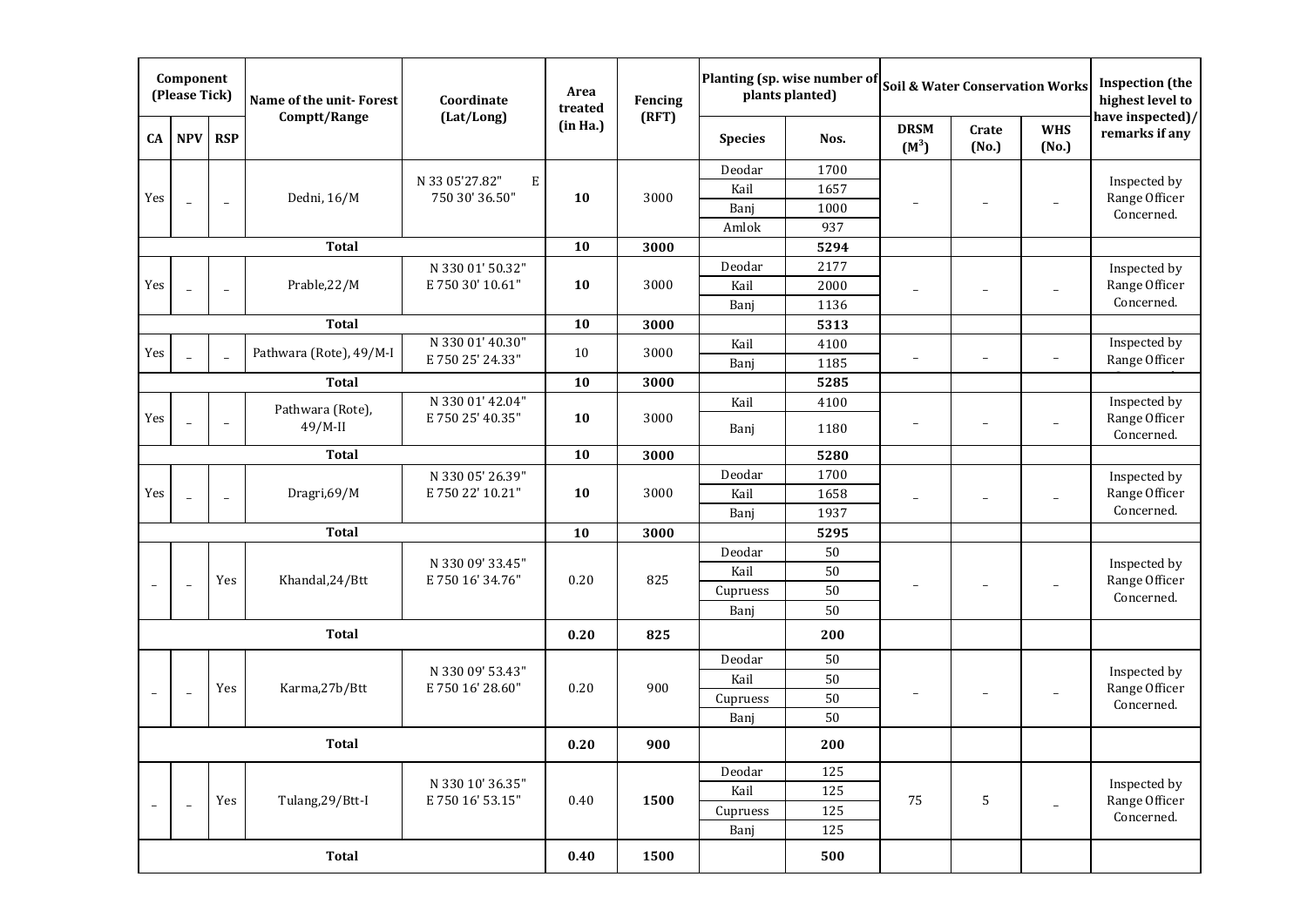|                                               | Component<br>(Please Tick) |                                               | Name of the unit-Forest                    | Coordinate                           | Area<br>treated | Fencing  |                                            | Planting (sp. wise number of<br>plants planted) | <b>Soil &amp; Water Conservation Works</b> |                  |                          | <b>Inspection</b> (the<br>highest level to |
|-----------------------------------------------|----------------------------|-----------------------------------------------|--------------------------------------------|--------------------------------------|-----------------|----------|--------------------------------------------|-------------------------------------------------|--------------------------------------------|------------------|--------------------------|--------------------------------------------|
| CA                                            | <b>NPV</b>                 | <b>RSP</b>                                    | Comptt/Range                               | (Lat/Long)                           | (in Ha.)        | (RFT)    | <b>Species</b>                             | Nos.                                            | <b>DRSM</b><br>$(M^3)$                     | Crate<br>(No.)   | <b>WHS</b><br>(No.)      | have inspected)/<br>remarks if any         |
|                                               |                            |                                               |                                            |                                      |                 |          | Deodar                                     | 125                                             |                                            |                  |                          |                                            |
|                                               |                            | Yes                                           | Tulang, 29/Btt-II                          | N 330 10' 35.33"<br>E 750 16' 11.16" | 0.40            | 2000     | Kail                                       | 125                                             | 75                                         | 5                |                          | Inspected by<br>Range Officer              |
|                                               | $\overline{a}$             |                                               |                                            |                                      |                 |          | Cupruess                                   | 125                                             |                                            |                  | $\overline{\phantom{0}}$ | Concerned.                                 |
|                                               |                            |                                               |                                            |                                      |                 |          | Banj                                       | 125                                             |                                            |                  |                          |                                            |
|                                               |                            |                                               | <b>Total</b>                               |                                      | 0.40            | 2000     |                                            | 500                                             |                                            |                  |                          |                                            |
|                                               |                            |                                               |                                            | N 330 10' 43.58"                     |                 |          | Deodar                                     | 125                                             |                                            |                  |                          |                                            |
|                                               |                            | Yes                                           | Sawni, 30/Btt                              | E 750 16' 04.75"                     | 0.40            | 1500     | Kail                                       | 125                                             | 84                                         | 5                |                          | Inspected by<br>Range Officer              |
|                                               | $\overline{a}$             |                                               |                                            |                                      |                 |          | Cupruess                                   | 125                                             |                                            |                  |                          | Concerned.                                 |
|                                               |                            |                                               |                                            |                                      |                 |          | Banj                                       | 125                                             |                                            |                  |                          |                                            |
|                                               |                            |                                               | <b>Total</b>                               |                                      | 0.40            | 1500     |                                            | 500                                             |                                            |                  |                          |                                            |
|                                               |                            | G. Total                                      |                                            |                                      | 234.60          | 76815.00 |                                            | 118895.00                                       | 234                                        | 15               |                          |                                            |
|                                               |                            |                                               | Name of the Division: Doda Forest Division |                                      |                 |          |                                            |                                                 |                                            |                  |                          |                                            |
| $\sim$ $\sim$                                 |                            | $\mathbb{L}^{\mathbb{L}}$                     | 50/Kunt//Kuntwara                          | 33°12'46.28"N<br>75°37'55" E         | 10              | 3200     | Deodar, Kail, O<br>ak,Chir<br>Ulmus, Apple | 8200                                            | $\pmb{0}$                                  | $\boldsymbol{0}$ | $\boldsymbol{0}$         | Divisional Forest<br>Officer               |
|                                               |                            | $\mathbf{H}$                                  | 51/Kunt/Kuntwara                           | 33°11'21.86"N<br>75°38'30" E         | 10              | 3250     | Deodar, Kail, O<br>ak,Chir<br>Ulmus, Apple | 8100                                            | $\bf{0}$                                   | $\pmb{0}$        | $\bf{0}$                 | <b>Divisional Forest</b><br>Officer        |
| $\sim$ $\sim$                                 |                            | $\sim$                                        | 38/Kunt/Kuntwara                           | 33°09'0.76"N<br>75°46'7.22"" E       | 10              | 3400     | Deodar, Kail, O<br>ak,Chir<br>Ulmus, Apple | 6700                                            | $\pmb{0}$                                  | $\pmb{0}$        | $\pmb{0}$                | Divisional Forest<br>Officer               |
| $\overline{\phantom{a}}$                      | <b>NPV</b>                 | $\sim$                                        | 69/Sj-I/Siraj                              | 33°10'48"N<br>75°33'11.5"" E         | 10              | 3200     | Deodar, Kail, O<br>ak,Chir<br>Ulmus, Apple | 8800                                            | $\bf{0}$                                   | $\boldsymbol{0}$ | $\bf{0}$                 | Divisional Forest<br>Officer               |
|                                               |                            | $\mathord{\hspace{1pt}\text{--}\hspace{1pt}}$ | 69/Sj-II/Siraj                             | 33°10'51.67"N<br>75°32'50.7"" E      | 10              | 3350     | Deodar, Kail, O<br>ak,Chir<br>Ulmus, Apple | 8600                                            | $\pmb{0}$                                  | $\pmb{0}$        | $\pmb{0}$                | Range Officer                              |
| $\mathord{\hspace{1pt}\text{--}\hspace{1pt}}$ |                            | $\mathord{\hspace{1pt}\text{--}\hspace{1pt}}$ | 4/Kesh-I/Thakrai                           | 33°20'29"N<br>75°40'20.9" E          | $10\,$          | 3000     | Deodar, Kail, O<br>ak,Chir<br>Ulmus, Apple | 7700                                            | $\bf{0}$                                   | $\pmb{0}$        | $\boldsymbol{0}$         | Range Officer                              |
| $\mathord{\hspace{1pt}\text{--}\hspace{1pt}}$ |                            | $\mathbb{L}^{\mathbb{L}}$                     | 4/Kesh-II/Thakrai                          | 33°20'14"N<br>75°41'7.00" E          | 10              | 3000     | Deodar, Kail, O<br>ak,Chir<br>Ulmus, Apple | 7700                                            | $\boldsymbol{0}$                           | $\pmb{0}$        | $\boldsymbol{0}$         | Range Officer                              |
| $\sim$                                        |                            | $\mathbb{Z}^2$                                | <b>Sub Total</b>                           |                                      | 70              | 22400    |                                            | 55800                                           | $\boldsymbol{0}$                           | $\pmb{0}$        | $\pmb{0}$                |                                            |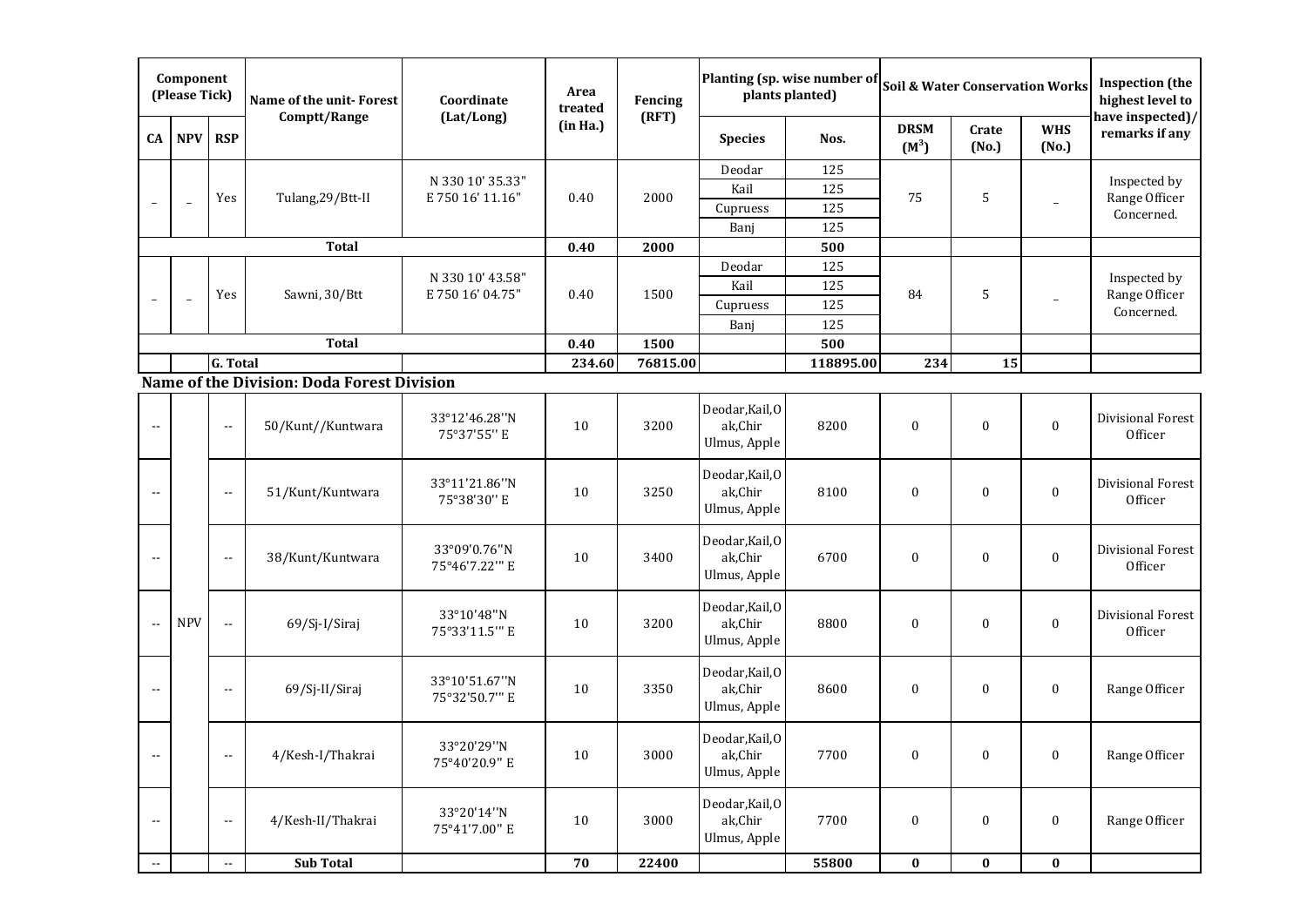|                       | Component<br>(Please Tick) |            | Name of the unit-Forest                                 | Coordinate                                                   | Area<br>treated | Fencing |                                      | Planting (sp. wise number of<br>plants planted) |                          |                  | <b>Soil &amp; Water Conservation Works</b> | <b>Inspection</b> (the<br>highest level to                                                                                                                                                                                                            |
|-----------------------|----------------------------|------------|---------------------------------------------------------|--------------------------------------------------------------|-----------------|---------|--------------------------------------|-------------------------------------------------|--------------------------|------------------|--------------------------------------------|-------------------------------------------------------------------------------------------------------------------------------------------------------------------------------------------------------------------------------------------------------|
| CA                    | <b>NPV</b>                 | <b>RSP</b> | Comptt/Range                                            | (Lat/Long)                                                   | (in Ha.)        | (RFT)   | <b>Species</b>                       | Nos.                                            | <b>DRSM</b><br>$(M^3)$   | Crate<br>(No.)   | <b>WHS</b><br>(No.)                        | have inspected)/<br>remarks if any                                                                                                                                                                                                                    |
|                       | $\mathbb{L}$               |            | 85/Sj/Siraj                                             | 33°11'34.41"N<br>75°29'28" E                                 | 8               | 3200    | Deodar, Kail                         | 6500                                            | 35                       | $\boldsymbol{0}$ | $\boldsymbol{0}$                           | Divisional Forest<br>Officer                                                                                                                                                                                                                          |
| $\overline{a}$        | $\overline{\phantom{a}}$   | <b>RSP</b> | 85/Sj/Siraj                                             | 33°11'36.16"N<br>75°29'16" E                                 | 3               | 1500    | Deodar, Kail                         | 2400                                            | 23                       | $\pmb{0}$        | $\boldsymbol{0}$                           | Divisional Forest<br>Officer                                                                                                                                                                                                                          |
|                       | $\sim$ $-$                 |            | 84/Sj/Siraj                                             | 33°12'0.0"N<br>75°29'42.57" E                                | 4               | 2500    | Deodar                               | 3400                                            | 28                       | $\boldsymbol{0}$ | $\boldsymbol{0}$                           | Divisional Forest<br>Officer                                                                                                                                                                                                                          |
|                       |                            |            | <b>Sub Total</b>                                        |                                                              | 15              | 7200    |                                      | 12300                                           | 86                       | $\bf{0}$         | $\bf{0}$                                   |                                                                                                                                                                                                                                                       |
|                       |                            |            | 7/Sj/Siraj                                              | 33°09'47" N 75°24'51"<br>Ε                                   | $\overline{4}$  | 1200    | Nil                                  | $\boldsymbol{0}$                                | $\bf{0}$                 | $\boldsymbol{0}$ | $\bf{0}$                                   | Range Officer                                                                                                                                                                                                                                         |
|                       |                            |            | 9/Sj/Siraj                                              | '11'11.56" N 75°25'36.63                                     | $\overline{4}$  | 1200    | Nil                                  | $\boldsymbol{0}$                                | $\bf{0}$                 | $\boldsymbol{0}$ | $\boldsymbol{0}$                           | Range Officer                                                                                                                                                                                                                                         |
|                       |                            |            | 68/Kunt/Kuntwara                                        | 33°10'28" N 75°33'59"E                                       | 6               | 1850    | Nil                                  | $\boldsymbol{0}$                                | $\bf{0}$                 | $\boldsymbol{0}$ | $\boldsymbol{0}$                           | Range Officer                                                                                                                                                                                                                                         |
| <b>CAMPA</b> Exigency |                            |            | 58/Kunt/Kuntwara                                        | 33°14'51" N 75°37'16"E                                       | $\overline{4}$  | 1200    | Nil                                  | $\boldsymbol{0}$                                | $\bf{0}$                 | $\bf{0}$         | $\boldsymbol{0}$                           | Divisional Forest<br>Officer                                                                                                                                                                                                                          |
|                       |                            |            | 21/Kesh-I/Thakrai                                       | °30'03.43" N 75°69'2.76                                      | 9               | 2650    | Nil                                  | $\boldsymbol{0}$                                | $\bf{0}$                 | $\mathbf{0}$     | $\boldsymbol{0}$                           | Range Officer                                                                                                                                                                                                                                         |
|                       |                            |            | 21/Kesh-II/Thakrai                                      | 30'03.77'' N 75°69'28.17'                                    | 9               | 2700    | Nil                                  | $\boldsymbol{0}$                                | $\bf{0}$                 | $\mathbf{0}$     | $\bf{0}$                                   | Range Officer                                                                                                                                                                                                                                         |
|                       |                            |            | <b>Sub Total</b>                                        |                                                              | 36              | 10800   |                                      | $\bf{0}$                                        | $\bf{0}$                 | $\bf{0}$         | $\pmb{0}$                                  |                                                                                                                                                                                                                                                       |
|                       |                            |            | <b>G</b> Total<br>Name of the Forest Division: Kishtwar |                                                              | 121             | 40400   |                                      | 68100                                           | 86                       | $\bf{0}$         | $\bf{0}$                                   |                                                                                                                                                                                                                                                       |
|                       | <b>NPV</b>                 | $\sim$     | 52/K                                                    | 33 <sup>0</sup> 14' 29.37" N 75 <sup>0</sup><br>49' 14.61' E | 15              | 4500    | PB (Deodar)<br>NR (Almus &<br>Apple) | 5000<br>4000                                    | $\overline{\phantom{a}}$ | $\overline{a}$   | $\sim$ $\sim$                              | <b>Inspection</b><br>by<br>DFO Dt: 22-12-<br>2020<br>Preferably<br>Deodar<br>plants<br>need<br>be<br>to<br>planted in shady<br>further<br>area,<br>advised to slightly<br>shift fencing of a<br>particular site to<br>coverup<br>the<br>leftout area. |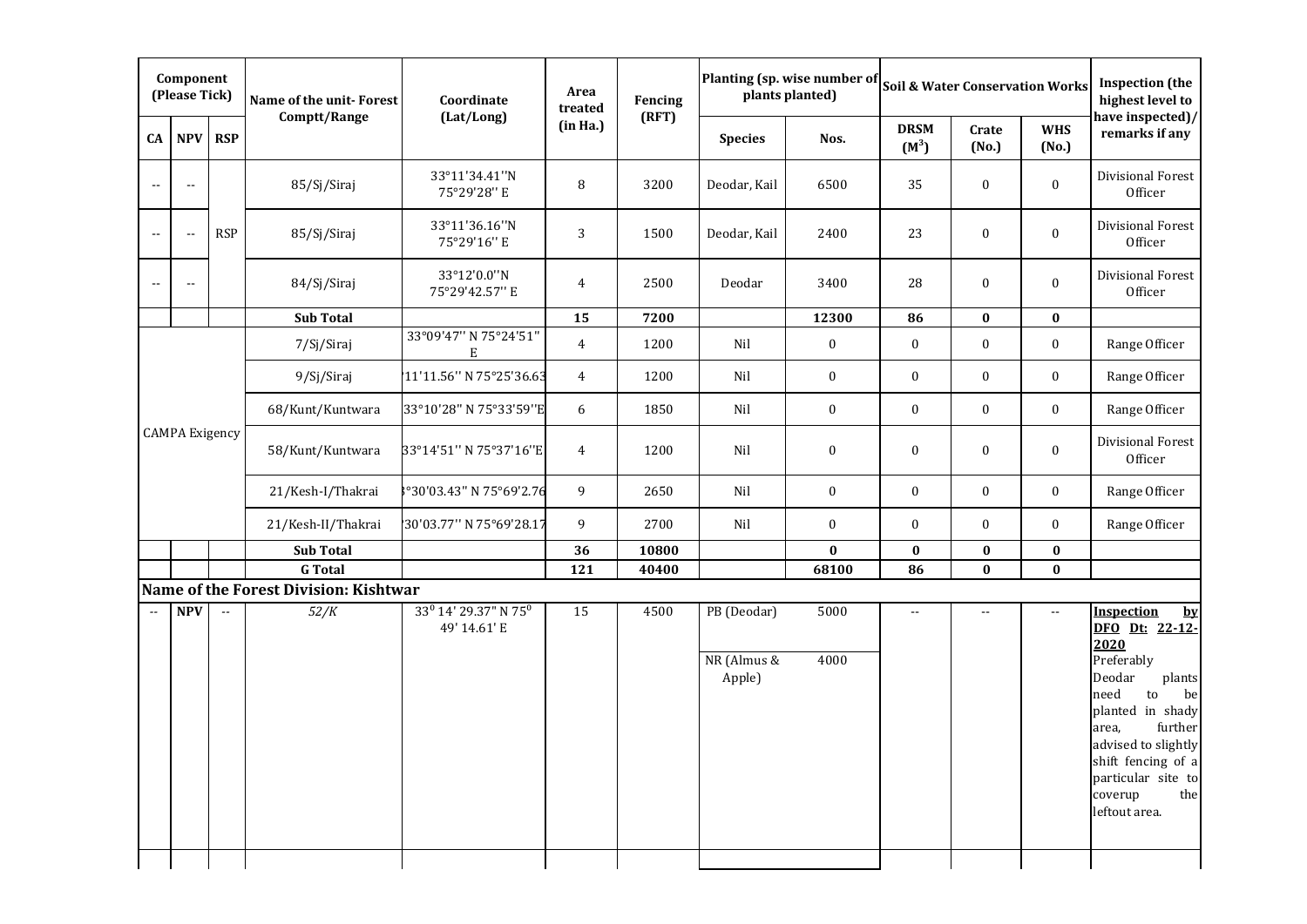|                          | Component<br>(Please Tick) |                          | Name of the unit-Forest<br>Comptt/Range | Coordinate<br>(Lat/Long)                                     | Area<br>treated | Fencing<br>(RFT) |                       | Planting (sp. wise number of<br>plants planted) |                                               |                          | <b>Soil &amp; Water Conservation Works</b> | <b>Inspection</b> (the<br>highest level to<br>have inspected)/ |
|--------------------------|----------------------------|--------------------------|-----------------------------------------|--------------------------------------------------------------|-----------------|------------------|-----------------------|-------------------------------------------------|-----------------------------------------------|--------------------------|--------------------------------------------|----------------------------------------------------------------|
| CA                       | <b>NPV</b>                 | <b>RSP</b>               |                                         |                                                              | (in Ha.)        |                  | <b>Species</b>        | Nos.                                            | <b>DRSM</b><br>$(M^3)$                        | Crate<br>(No.)           | <b>WHS</b><br>(No.)                        | remarks if any                                                 |
|                          | <b>NPV</b>                 | $\overline{\phantom{a}}$ | 34/K                                    | 33 <sup>0</sup> 10' 48.11" N 75 <sup>0</sup><br>54' 11.48' E | 25              | 7500             | PB (Deodar)           | 7000                                            | $\sim$ $\sim$                                 | $\mathbb{L}$ .           | $\sim$                                     | Inspection<br>$by$<br>DFO.                                     |
|                          |                            |                          |                                         |                                                              |                 |                  | NR (Almus &           | 4000                                            |                                               |                          |                                            | Pits should<br>be                                              |
|                          |                            |                          |                                         |                                                              |                 |                  | Apple)                |                                                 |                                               |                          |                                            | dugged<br>at                                                   |
|                          |                            |                          |                                         |                                                              |                 |                  |                       |                                                 |                                               |                          |                                            | appropriate<br>distance and of                                 |
|                          |                            |                          |                                         |                                                              |                 |                  |                       |                                                 |                                               |                          |                                            | precribed<br>size.                                             |
|                          |                            |                          |                                         |                                                              |                 |                  |                       |                                                 |                                               |                          |                                            | Deodar need to be                                              |
|                          |                            |                          |                                         |                                                              |                 |                  |                       |                                                 |                                               |                          |                                            | planted                                                        |
|                          |                            |                          |                                         |                                                              |                 |                  |                       |                                                 |                                               |                          |                                            | preferably<br>in<br>shady areas.                               |
| $\overline{\phantom{a}}$ | <b>NPV</b>                 | $\sim$                   | 35/K                                    | 33 <sup>0</sup> 10' 42.87" N 75 <sup>0</sup>                 | 15              | 4500             | PB (Deodar)           | 5000                                            | $\sim$                                        | $\overline{a}$           | $\sim$ $\sim$                              | <b>Inspection</b><br>$by$                                      |
|                          |                            |                          |                                         | 53' 53.56' E                                                 |                 |                  | NR (Almus &           | 3500                                            |                                               |                          |                                            | DFO.<br>Pits should                                            |
|                          |                            |                          |                                         |                                                              |                 |                  | Apple)                |                                                 |                                               |                          |                                            | be<br>dugged<br>at                                             |
|                          |                            |                          |                                         |                                                              |                 |                  |                       |                                                 |                                               |                          |                                            | appropriate                                                    |
|                          |                            |                          |                                         |                                                              |                 |                  |                       |                                                 |                                               |                          |                                            | distance and of                                                |
|                          |                            |                          |                                         |                                                              |                 |                  |                       |                                                 |                                               |                          |                                            | precribed<br>size.<br>Deodar need to be                        |
|                          |                            |                          |                                         |                                                              |                 |                  |                       |                                                 |                                               |                          |                                            | planted                                                        |
|                          |                            |                          |                                         |                                                              |                 |                  |                       |                                                 |                                               |                          |                                            | preferably<br>in                                               |
|                          |                            |                          |                                         |                                                              |                 |                  |                       |                                                 |                                               |                          |                                            | shady areas.                                                   |
|                          | <b>NPV</b>                 | $\overline{\phantom{a}}$ | 16/K                                    | 33 <sup>0</sup> 09' 09.13" N 75 <sup>0</sup>                 | 15              | 4500             | PB (Deodar)           | 5000                                            | $\overline{\phantom{a}}$                      | $\overline{\phantom{a}}$ | $\sim$                                     | Inspection by R.O.                                             |
|                          |                            |                          |                                         | 57' 00.71' E                                                 |                 |                  | NR (Almus &           | 3500                                            |                                               |                          |                                            | Kishtwar.                                                      |
|                          |                            |                          |                                         |                                                              |                 |                  | Apple)<br>PB (Deodar) | 5000                                            |                                               |                          |                                            |                                                                |
|                          | <b>NPV</b>                 | Ξ.                       | 20b/N(S)                                | 33 <sup>0</sup> 21' 36.46" N 75 <sup>0</sup>                 | 15              | 4500             | NR (Almus &           |                                                 | $\mathord{\hspace{1pt}\text{--}\hspace{1pt}}$ | $\sim$ $\sim$            | $\sim$ $\sim$                              | Inspection by R.O.                                             |
|                          |                            |                          |                                         | 46' 33.87' E                                                 |                 |                  | Apple)                | 4000                                            |                                               |                          |                                            | Soil.                                                          |
|                          |                            |                          |                                         |                                                              |                 |                  | PB (Deodar)           | 5000                                            |                                               |                          |                                            |                                                                |
| --                       | <b>NPV</b>                 | $\overline{a}$           | 40a/P                                   | 33 <sup>0</sup> 19' 34.10" N 76 <sup>0</sup><br>02' 49.46' E | 15              | 4500             | NR (Almus &           | 3500                                            | $\overline{a}$                                | $\overline{\phantom{a}}$ | $\overline{a}$                             | Inspection by R.O.<br>Paddar.                                  |
|                          |                            |                          |                                         |                                                              |                 |                  | Apple)<br><b>NTFP</b> | 16440                                           |                                               |                          |                                            |                                                                |
| $\sim$                   | <b>NPV</b>                 | $\sim$                   | 67/K                                    | 33 <sup>0</sup> 13' 37.75" N 75 <sup>0</sup>                 | 15              | 4500             | PB (Deodar)           | 5000                                            | $\sim$                                        | $\overline{\phantom{a}}$ | $\overline{a}$                             | <b>Inspection</b><br>$by$                                      |
|                          |                            |                          |                                         | 47' 35.62' E                                                 |                 |                  |                       |                                                 |                                               |                          |                                            | DFO Dt: 12-02-                                                 |
|                          |                            |                          |                                         |                                                              |                 |                  |                       |                                                 |                                               |                          |                                            | 2020                                                           |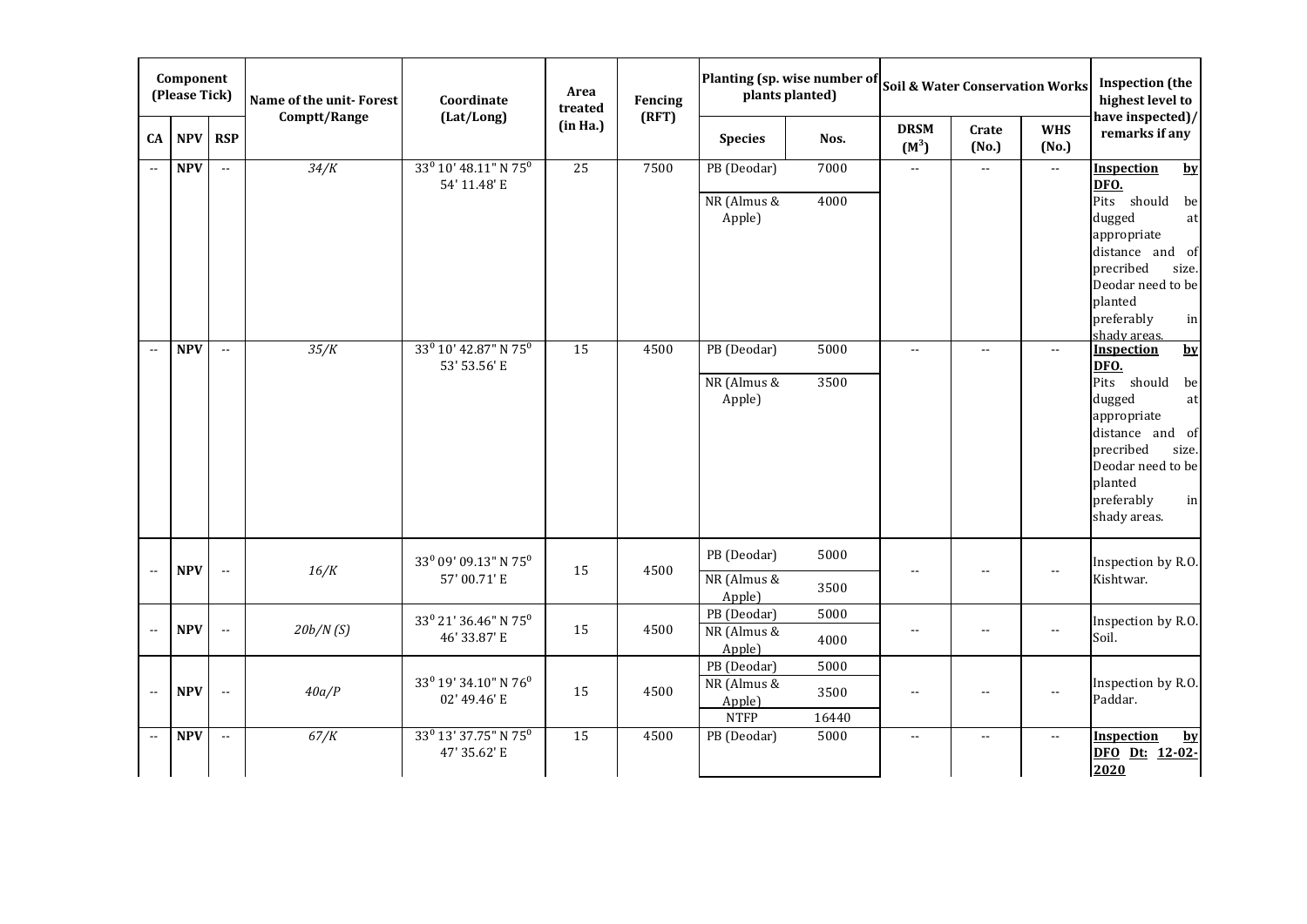|                          | Component<br>(Please Tick) |                          | Name of the unit-Forest                          | Coordinate                                      | Area<br>treated | Fencing |                                      | Planting (sp. wise number of<br>plants planted)                                                                                                                                                                    |                        |                  | <b>Soil &amp; Water Conservation Works</b> | <b>Inspection</b> (the<br>highest level to                                                                                                                                                                                 |
|--------------------------|----------------------------|--------------------------|--------------------------------------------------|-------------------------------------------------|-----------------|---------|--------------------------------------|--------------------------------------------------------------------------------------------------------------------------------------------------------------------------------------------------------------------|------------------------|------------------|--------------------------------------------|----------------------------------------------------------------------------------------------------------------------------------------------------------------------------------------------------------------------------|
| CA                       | <b>NPV</b>                 | <b>RSP</b>               | Comptt/Range                                     | (Lat/Long)                                      | (in Ha.)        | (RFT)   | <b>Species</b>                       | Nos.                                                                                                                                                                                                               | <b>DRSM</b><br>$(M^3)$ | Crate<br>(No.)   | <b>WHS</b><br>(No.)                        | have inspected)/<br>remarks if any                                                                                                                                                                                         |
|                          |                            |                          |                                                  |                                                 |                 |         | NR (Almus &<br>Apple)                | 4000                                                                                                                                                                                                               |                        |                  |                                            | Keeping in view<br>the<br>aspect &<br>zonation of the<br>area, staff advised<br>plant<br>to<br>Dalbergia sissoo<br>&<br><b>Ailanthus</b><br>species<br>against<br>Naked<br>Rooted<br>plants & also go<br>for patch sowing. |
| $\overline{\phantom{a}}$ | <b>NPV</b>                 | $\overline{\phantom{a}}$ | 3c/N                                             | $33^0$ $21'$ $48.06''$ N $75^0$<br>52' 44.22' E | 15              | 4500    | PB (Deodar)<br>NR (Almus &<br>Apple) | 5000<br>4000                                                                                                                                                                                                       | --                     | --               | $\overline{a}$                             | Inspection by R.O.<br>Nagseni.                                                                                                                                                                                             |
|                          | G. total                   |                          | Name of the Forest Division NH1A Project Batote. |                                                 | 130             | 39000   |                                      | 88940                                                                                                                                                                                                              | $\bf{0}$               | $\bf{0}$         | $\bf{0}$                                   |                                                                                                                                                                                                                            |
|                          | $\sqrt{ }$                 |                          | Co. 70/Udh. Shajalta                             | N. 32 56'49.44<br>E. 75 09'15.30                | 7               | 2000    |                                      | Amla = $100$ ,<br>Siris= $400$ ,<br>Tecoma = $200$ ,<br>Bamboo =600,<br>$Sisoo = 1200,$<br>Gulmohar=600,<br>Acaia glauca =<br>500, Imli = $100$ ,<br>Anardana =<br>100, Bauhenia<br>$= 200$ Total. $=$<br>$4000/-$ | 60                     | $\boldsymbol{0}$ | $\bf{0}$                                   | 1). Project Officer<br>NH1A Project<br>Batote.<br>2). Range Officer<br><b>Btt-Udh sector</b><br>3). Block Officer<br><b>Udhampur Sector</b>                                                                                |
|                          | $\sqrt{ }$                 |                          | Co. 22/Btt. Nashri Tunnel                        | N. 33 07'46.54<br>E. 75 17'34.10                | $\overline{4}$  | 1200    |                                      | $Chir = 800,$<br>$Sisoo = 2000,$<br>Cupressus =<br>$100$ , Makhan =<br>100 Total<br>3000                                                                                                                           | 50                     | $\boldsymbol{0}$ | $\mathbf{0}$                               | 1). Project Officer<br>NH1A Project<br>Batote.<br>2). Range Officer<br><b>Btt-Udh sector</b><br>3). Block Officer<br><b>Batote Sector</b>                                                                                  |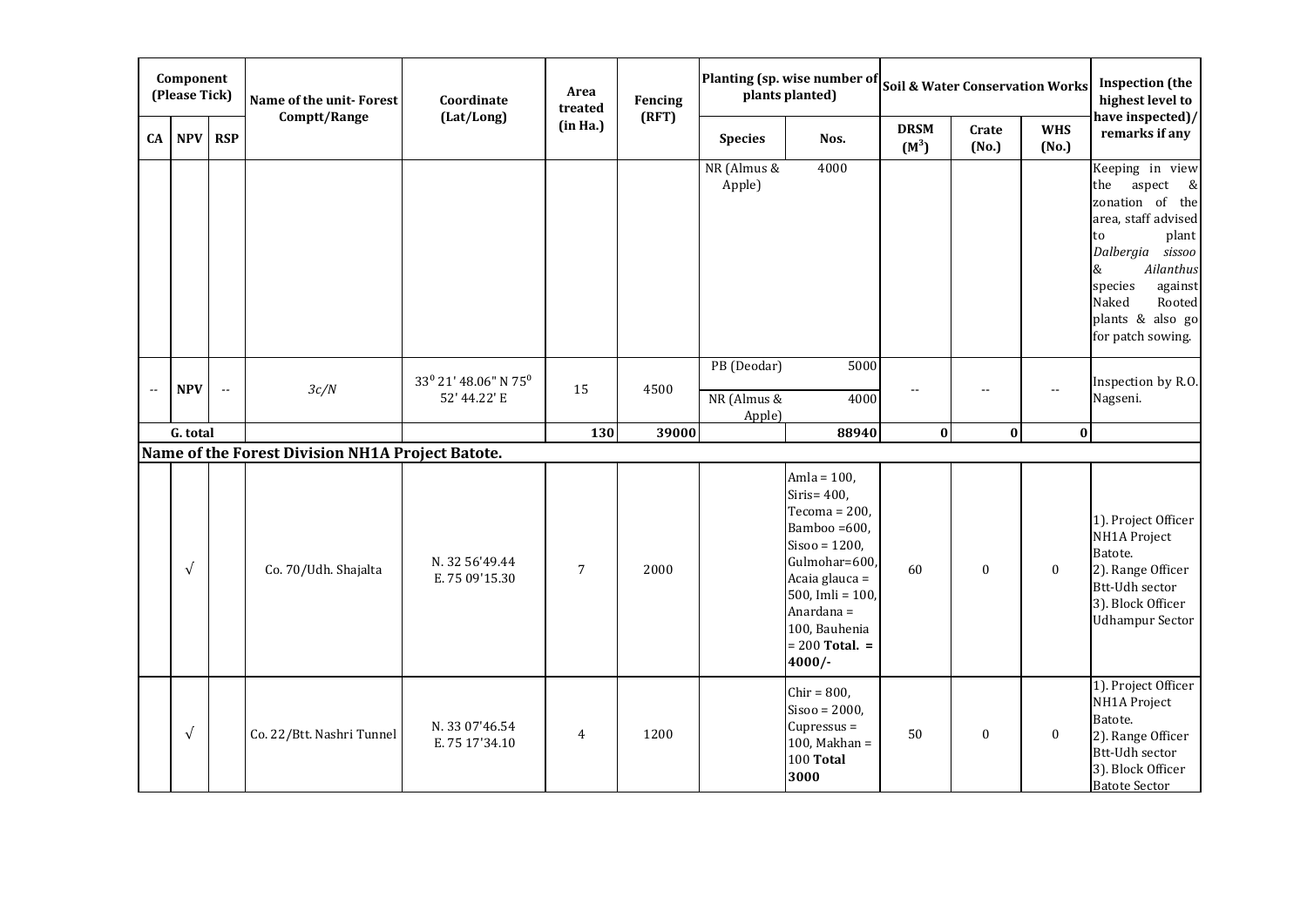|            | Component<br>(Please Tick) |            | Name of the unit-Forest               | Coordinate                       | Area<br>treated | Fencing |                | Planting (sp. wise number of<br>plants planted)                                                                                                                                                              | <b>Soil &amp; Water Conservation Works</b> |                  |                     | <b>Inspection</b> (the<br>highest level to                                                                                                |
|------------|----------------------------|------------|---------------------------------------|----------------------------------|-----------------|---------|----------------|--------------------------------------------------------------------------------------------------------------------------------------------------------------------------------------------------------------|--------------------------------------------|------------------|---------------------|-------------------------------------------------------------------------------------------------------------------------------------------|
| ${\bf CA}$ | <b>NPV</b>                 | <b>RSP</b> | Comptt/Range                          | (Lat/Long)                       | (in Ha.)        | (RFT)   | <b>Species</b> | Nos.                                                                                                                                                                                                         | <b>DRSM</b><br>$(M^3)$                     | Crate<br>(No.)   | <b>WHS</b><br>(No.) | have inspected)/<br>remarks if any                                                                                                        |
|            | $\sqrt{ }$                 |            | Co. 22/Btt. Nashri Near<br>Check Post | N. 33 07'53.85<br>E. 75 17'48.06 | 5               | 1500    |                | Chir = $1000$ ,<br>Deodar = $100$ ,<br>Kail = $100$ ,<br>$Sisoo = 1100,$<br>Willow = $990$ ,<br>$0ak = 100,$<br>Cupressus =<br>$500$ , Chinar =<br>5, Anardana =<br>$50$ , Melia = $45$<br><b>Total=3990</b> | $\boldsymbol{0}$                           | $\pmb{0}$        | $\bf{0}$            | 1). Project Officer<br>NH1A Project<br>Batote.<br>2). Range Officer<br><b>Btt-Udh sector</b><br>3). Block Officer<br><b>Batote Sector</b> |
|            | $\sqrt{ }$                 |            | Co. 28/Btt. Peerah-II                 | N. 33 10'48.06<br>E. 75 18'21.80 | 13              | 4000    |                | Chir = $600$ ,<br>Jamun = $500$ ,<br>$Sisoo = 2000,$<br>$Gulmohar =$<br>$2000$ , Ber =<br>900, Cupressus<br>$= 500$ Total $=$<br>6500                                                                        | 50                                         | $\boldsymbol{0}$ | $\bf{0}$            | 1). Project Officer<br>NH1A Project<br>Batote.<br>2). Range Officer<br>Btt-Udh sector<br>3). Block Officer<br><b>Batote Sector</b>        |
|            | $\sqrt{ }$                 |            | Co. 38/Rbn. Badwan                    | N. 33 18'36.72<br>E. 75 11'27.93 | 7               | 2000    |                | Anardana<br>=200, Mulbery<br>$= 470$ , Bottle<br>Brush= 255,<br>$Siris = 400, Ber$<br>$= 800$ Sisoo $=$<br>1875 Total =<br>4000                                                                              | 85                                         | $\pmb{0}$        | $\boldsymbol{0}$    | 1). Range Officer<br>Rbn-Bnl sector<br>2). Block Officer<br>Ramban Sector                                                                 |
|            | $\sqrt{ }$                 |            | Co. 55/Bnl. Wagan<br>Sherbibi         | N. 33 30'17.48<br>E. 75 11'15.99 | $\overline{7}$  | 2000    |                | Deodar = $1000$ ,<br>Kail = 1500,<br>Cupressus =<br>$500$ Total =<br>3000                                                                                                                                    | 60                                         | 14               | $\bf{0}$            | 1). Project Officer<br>NH1A Project<br>Batote.<br>2). Range Officer<br>Rbn-Bnl. sector<br>3). Block Officer<br><b>Banihal Sector</b>      |
|            | $\sqrt{ }$                 |            | Co. 47/Bnl. Shaitan Nallah            | N. 33 22'06.01<br>E. 75 11'32.32 | $\overline{7}$  | 2000    |                | Deodar = $2000$ ,<br>Kail = 2250,<br>Cupressus =<br>$500$ , Spruce =<br>$250$ Total =<br>5000                                                                                                                | 60                                         | $\pmb{0}$        | $\boldsymbol{0}$    | 1). Range Officer<br>Rbn-Bnl. sector<br>2). Block Officer<br><b>Banihal Sector</b>                                                        |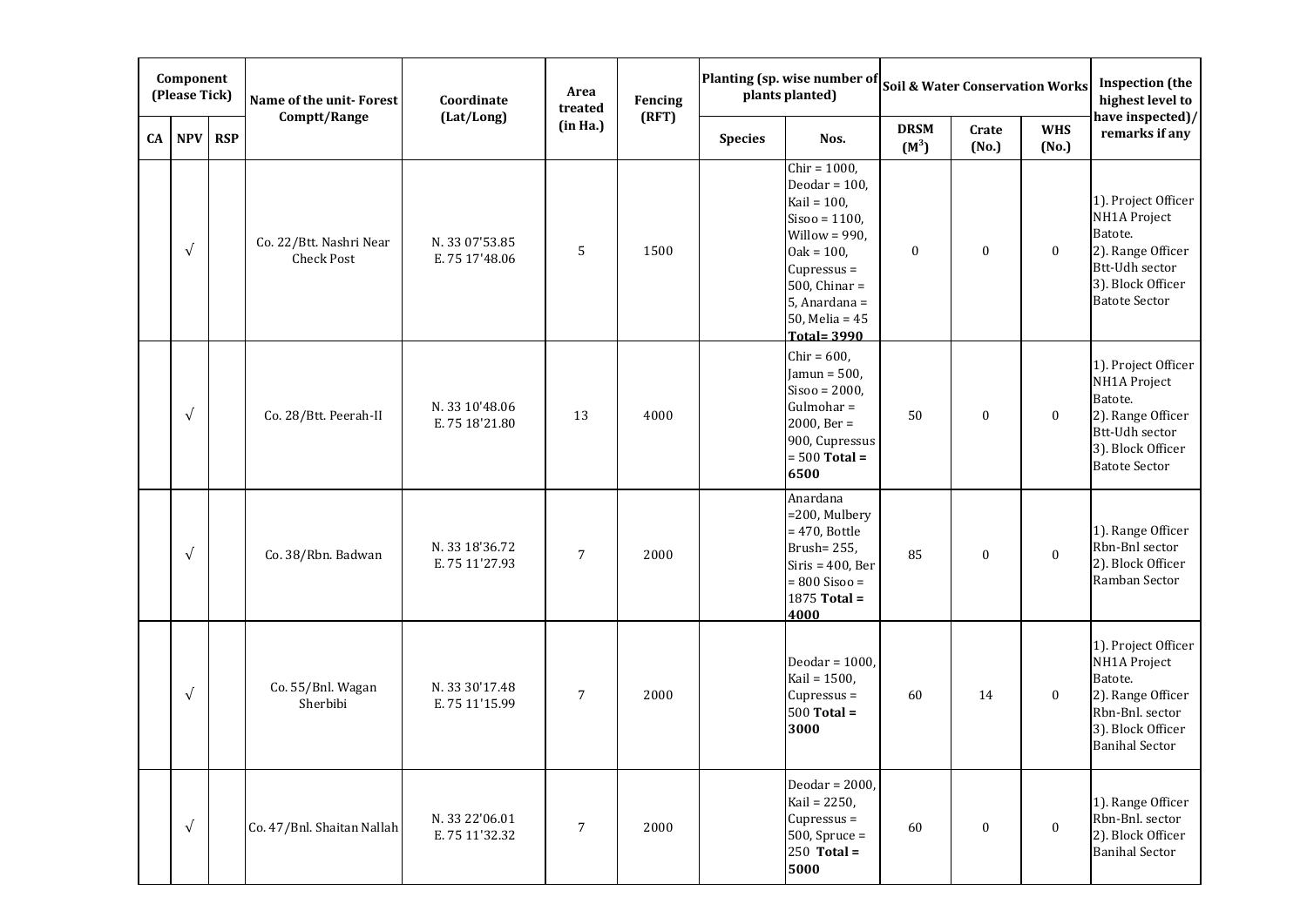|                | Component<br>(Please Tick) |                | Name of the unit-Forest                         | Coordinate                                                 | Area<br>treated | Fencing |                | Planting (sp. wise number of<br>plants planted) |                          | <b>Soil &amp; Water Conservation Works</b> |                          | <b>Inspection</b> (the<br>highest level to |
|----------------|----------------------------|----------------|-------------------------------------------------|------------------------------------------------------------|-----------------|---------|----------------|-------------------------------------------------|--------------------------|--------------------------------------------|--------------------------|--------------------------------------------|
| CA             | <b>NPV</b>                 | <b>RSP</b>     | Comptt/Range                                    | (Lat/Long)                                                 | (in Ha.)        | (RFT)   | <b>Species</b> | Nos.                                            | <b>DRSM</b><br>$(M^3)$   | Crate<br>(No.)                             | <b>WHS</b><br>(No.)      | have inspected)/<br>remarks if any         |
|                | G. total                   |                |                                                 |                                                            | 50              | 14700   |                | 29490                                           | 365                      | 14                                         | $\bf{0}$                 |                                            |
|                |                            |                | Name of the Division:-Forest Division Bhadarwah |                                                            |                 |         |                |                                                 |                          |                                            |                          |                                            |
| <b>NPV</b>     |                            | $\blacksquare$ | 56/N/Neeru                                      | $32^0$ 58'48.0" N 75 <sup>0</sup><br>40'46.1" E            | 15              | 4500    |                | 5253                                            |                          |                                            |                          |                                            |
| <b>NPV</b>     |                            |                | 36/N/Neeru                                      | $32^0$ 55'54.6" N 75 <sup>0</sup><br>43'15.0" E            | 15              | 4500    |                | 5253                                            |                          |                                            |                          |                                            |
| <b>NPV</b>     |                            | $\blacksquare$ | 5/M/Kellar                                      | 32 <sup>0</sup> 05'38.02" N 75 <sup>0</sup><br>32'52.70" E | 15              | 4500    |                | 5253                                            |                          |                                            | $\blacksquare$           |                                            |
| <b>NPV</b>     |                            | $\blacksquare$ | 22/K/Kellar                                     | 33 <sup>0</sup> 03'38.5" N 75 <sup>0</sup><br>37'05.7" E   | 12              | 3600    |                | $\bf{0}$                                        | $\blacksquare$           | $\blacksquare$                             | $\overline{a}$           |                                            |
| <b>NPV</b>     |                            | $\blacksquare$ | 3/Jwr/Chiralla                                  | 33 <sup>0</sup> 08'57.1" N 75 <sup>0</sup><br>49'10.5" E   | 15              | 4500    |                | $\bf{0}$                                        |                          |                                            | $\overline{\phantom{a}}$ |                                            |
| <b>NPV</b>     |                            | $\blacksquare$ | 12/Jwr/ Chiralla                                | 33 <sup>0</sup> 08'17.1" N 75 <sup>0</sup><br>45'29.1" E   | 15              | 4500    |                | $\mathbf{0}$                                    | $\overline{\phantom{a}}$ | $\blacksquare$                             | $\overline{\phantom{a}}$ |                                            |
| <b>NPV</b>     |                            | $\blacksquare$ | 14/Jwr/ Chiralla                                | $33^0$ 08'15.6" N 75 <sup>0</sup><br>41'06.9" E            | 15              | 4500    |                | 5253                                            |                          |                                            | $\overline{a}$           |                                            |
| <b>NPV</b>     |                            | $\blacksquare$ | 16/Bh/Bhalesh                                   | 33 <sup>0</sup> 02'04.84" N 76 <sup>0</sup><br>00'51.19" E | 15              | 4500    |                | $\bf{0}$                                        |                          |                                            | ÷,                       |                                            |
| <b>NPV</b>     |                            |                | 57/Bh/Bhalesh                                   | $32^0$ 58'51.6" N 75 <sup>0</sup><br>56'15.4" E            | 15              | 4500    |                | 5252                                            |                          |                                            |                          |                                            |
| $\blacksquare$ | CA                         | $\blacksquare$ | 12/N/Neeru                                      | $32^0$ 59'38.3" N<br>$75^0$ 44'08.1" E                     | 12              | 3600    |                | $\bf{0}$                                        |                          |                                            |                          |                                            |
|                | CA                         | $\blacksquare$ | 58/N/Neeru                                      | $32^0$ 59'53.6" N<br>$75^0$ 40'40.9" E                     | 12              | 3600    |                | 6000                                            |                          |                                            | $\overline{a}$           |                                            |
|                | CA                         | $\blacksquare$ | 66/N/Neeru                                      | $33^0$ 00'53.2" N<br>$75^0$ 40'33.8" E                     | 12              | 3600    |                | 6000                                            |                          |                                            | $\overline{a}$           |                                            |
|                | CA                         | $\blacksquare$ | 32/N/Neeru                                      | $32^0$ 52'35.6" N<br>75 <sup>0</sup> 43'37.9" E            | 10              | 3000    |                | 4800                                            | $\blacksquare$           |                                            | $\overline{a}$           |                                            |
|                | CA                         | $\blacksquare$ | 12/N/Neeru                                      | $32^0$ 59'33.4" N<br>$75^0$ 45'18.7" E                     | 10              | 3000    |                | 3600                                            |                          | $\blacksquare$                             | $\blacksquare$           |                                            |
|                | CA                         | $\sim$         | 4/K/Kellar                                      | 33 <sup>0</sup> 04'08.1" N<br>75 <sup>0</sup> 36'58.3" E   | 10              | 3000    |                | 3600                                            |                          |                                            |                          |                                            |
| $\sim$         | CA                         | $\blacksquare$ | 5/K/Kellar                                      | $33^0\,04'33.1"$ N<br>$75^0$ 37'46.9" E                    | 10              | 3000    |                | 3600                                            |                          |                                            |                          |                                            |
| $\sim$         | CA                         | $\blacksquare$ | 8/K/Kellar                                      | $33^0$ 03'52.4" N<br>$75^0$ 39'47.1" E                     | 10              | 3000    |                | 4000                                            | $\blacksquare$           |                                            | $\blacksquare$           |                                            |
|                | CA                         | $\sim$         | 23/K/Kellar                                     | 33 <sup>0</sup> 02'37.77" N<br>75° 37'09.82" E             | 10              | 3000    |                | 3600                                            | $\blacksquare$           |                                            | $\blacksquare$           |                                            |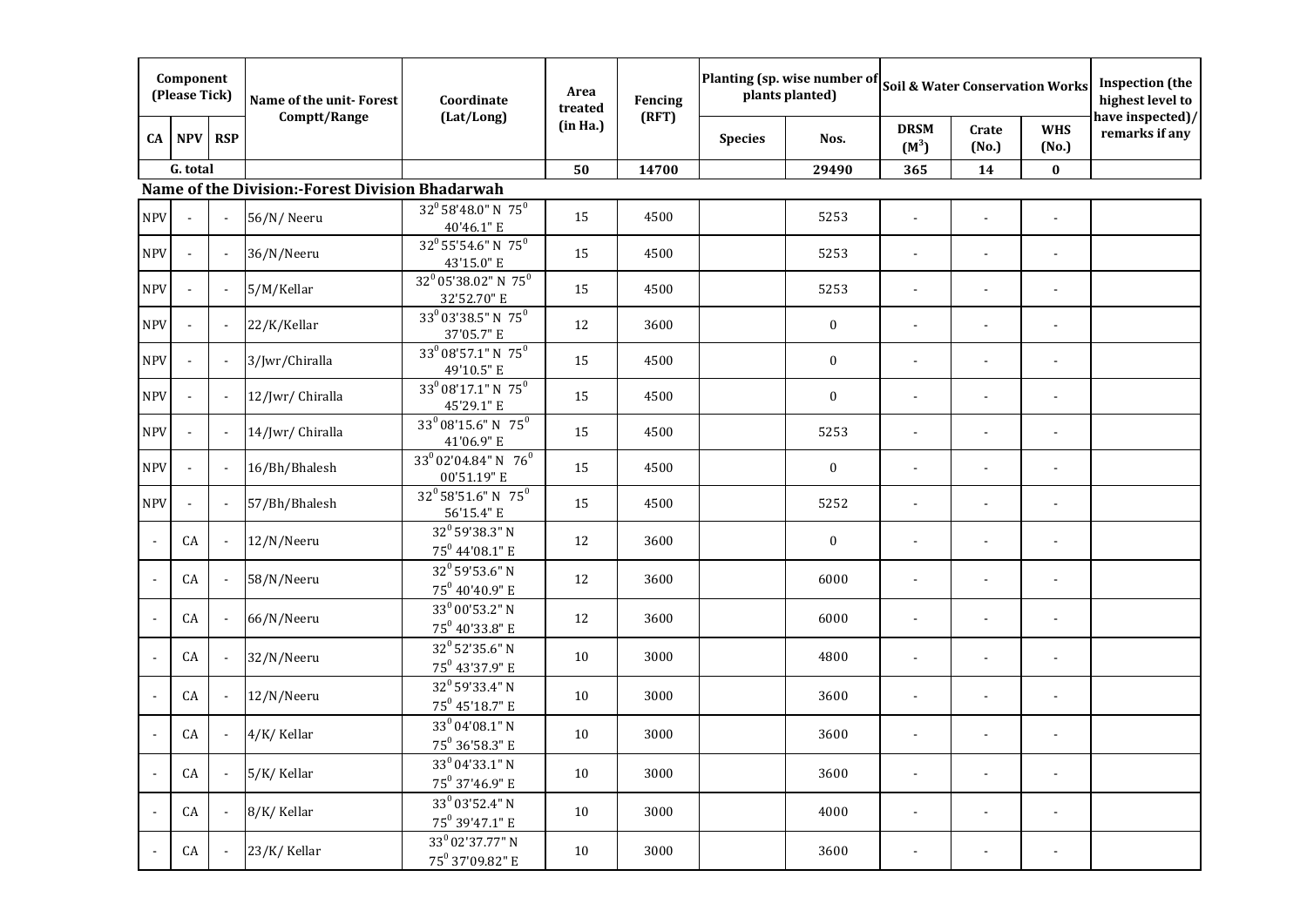|                | Component<br>(Please Tick) |                             | Name of the unit-Forest             | Coordinate                                                 | Area<br>treated | Fencing |                | Planting (sp. wise number of<br>plants planted) |                          |                | <b>Soil &amp; Water Conservation Works</b> | <b>Inspection</b> (the<br>highest level to |
|----------------|----------------------------|-----------------------------|-------------------------------------|------------------------------------------------------------|-----------------|---------|----------------|-------------------------------------------------|--------------------------|----------------|--------------------------------------------|--------------------------------------------|
| CA             | <b>NPV</b>                 | <b>RSP</b>                  | Comptt/Range                        | (Lat/Long)                                                 | (in Ha.)        | (RFT)   | <b>Species</b> | Nos.                                            | <b>DRSM</b><br>$(M^3)$   | Crate<br>(No.) | <b>WHS</b><br>(No.)                        | have inspected)/<br>remarks if any         |
| $\blacksquare$ | CA                         | $\mathcal{L}_{\mathcal{A}}$ | 60/K/Kellar                         | $33^0$ 04'05.0" N<br>$75^0$ 35'26.1" E                     | 10              | 3000    |                | 3600                                            |                          |                |                                            |                                            |
| $\sim$         | CA                         | $\sim$                      | 62/K/Kellar                         | $33^{0}04'49.1"$ N<br>75 <sup>0</sup> 33'59.3" E           | 10              | 3000    |                | 3600                                            | $\blacksquare$           |                | $\overline{\phantom{a}}$                   |                                            |
|                | CA                         | $\sim$                      | 63/K/Kellar                         | $33^0$ 06'03.4" N<br>$75^0$ 33'36.1" E                     | 10              | 3000    |                | 3600                                            | $\blacksquare$           |                | $\blacksquare$                             |                                            |
| $\sim$         | CA                         | $\blacksquare$              | 64/K/Kellar                         | $33^0 08' 11.7" N$<br>75 <sup>0</sup> 33'39.10 E           | 10              | 3000    |                | $\bf{0}$                                        | $\overline{\phantom{a}}$ |                | $\blacksquare$                             |                                            |
| $\sim$         | CA                         | $\blacksquare$              | 37/Jai / Chiralla                   | $33^0$ 05'54.3" N<br>$75^0$ 47'46.8" $\rm E$               | 10              | 3000    |                | 4000                                            | $\blacksquare$           |                | $\overline{a}$                             |                                            |
| $\sim$         | CA                         | $\blacksquare$              | 5/Jwr/Chiralla                      | $33^0$ 06'52.5" N<br>75 <sup>0</sup> 47'37.3" E            | 10              | 3000    |                | 4000                                            | $\sim$                   |                | $\blacksquare$                             |                                            |
|                | CA                         | $\blacksquare$              | 4/Bh/Bhalesh                        | $33^{0}04'14.2"$ N<br>$75^0$ 58'37.8" E                    | 10              | 3000    |                | 3600                                            | $\overline{\phantom{a}}$ |                | $\blacksquare$                             |                                            |
|                | CA                         | $\overline{\phantom{a}}$    | 9/Bh/Bhalesh                        | 33 <sup>0</sup> 02'34.94" N<br>75 <sup>0</sup> 59'03.71" E | 12              | 3600    |                | $\boldsymbol{0}$                                | $\blacksquare$           |                | $\blacksquare$                             |                                            |
|                | CA                         | $\blacksquare$              | 55/Bh/Bhalesh                       | $33^0 00' 11.2" N$<br>$75^0$ 56'38.2" E                    | 12              | 3600    |                | 4800                                            | $\blacksquare$           | $\blacksquare$ | $\blacksquare$                             |                                            |
|                | CA                         | $\blacksquare$              | 86/Bh/Bhalesh                       | $32^0$ 58'52.4" N<br>$75^0$ 55'03.3" E                     | 10              | 3000    |                | 6000                                            | $\overline{\phantom{a}}$ |                | $\blacksquare$                             |                                            |
|                | CA                         | $\blacksquare$              | 4/Jit/Bhalesh                       | 33 <sup>0</sup> 2'30.39" N<br>75 <sup>0</sup> 53'00.77" E  | 10              | 3000    |                | 4000                                            | $\blacksquare$           |                | $\blacksquare$                             |                                            |
|                | CA                         | $\blacksquare$              | 5/Jit/Bhalesh                       | 33 <sup>0</sup> 02'12.38" N<br>75 <sup>0</sup> 51'28.93" E | 10              | 3000    |                | 3600                                            |                          |                |                                            |                                            |
|                |                            |                             | RSP 15-18/N<br>/Neeru               | 32 <sup>0</sup> 59'15.4"<br>$75^0$ 44'0.91"                | 25.97           | 7790    |                | 1554                                            | $\blacksquare$           |                |                                            |                                            |
|                |                            |                             | RSP 1/M & 64/K/Kellar               | 33 <sup>0</sup> 08'27.54"<br>75 <sup>0</sup> 32'06.06"     | 19.17           | 5750    |                | 1173                                            | $\blacksquare$           |                |                                            |                                            |
|                | <b>Total</b>               |                             |                                     |                                                            | 397.14          | 119140  | $\bf{0}$       | 104991                                          | $\bf{0}$                 | $\bf{0}$       | $\bf{0}$                                   |                                            |
|                |                            |                             | Name of the Forest Division: Ramban |                                                            |                 |         |                |                                                 |                          |                |                                            |                                            |
|                |                            |                             |                                     |                                                            |                 |         | Pear           | 800                                             |                          |                |                                            |                                            |
|                |                            |                             |                                     |                                                            |                 |         | Apple          | 600                                             |                          |                |                                            |                                            |
| $\blacksquare$ |                            | $\mathbb{Z}^2$              | Khelan, 37/Ramban (I) /             | N 33 $^{0}$ 19' 01.80<br>Е                                 | $10\,$          | 3300    | Rubinea        | 800                                             |                          |                |                                            | Range Officer                              |
|                | Yes                        |                             | Ramban                              | 75 <sup>0</sup> 12' 40.03                                  |                 |         | Ulmus          | 800                                             |                          |                |                                            | Ramban                                     |
|                |                            |                             |                                     |                                                            |                 |         | Deodar         | 3500                                            |                          |                |                                            |                                            |
|                |                            |                             |                                     |                                                            |                 |         | Kail           | 2500                                            |                          |                |                                            |                                            |
|                |                            |                             | <b>Total</b>                        |                                                            | 10              | 3300    |                | 9000                                            |                          |                |                                            |                                            |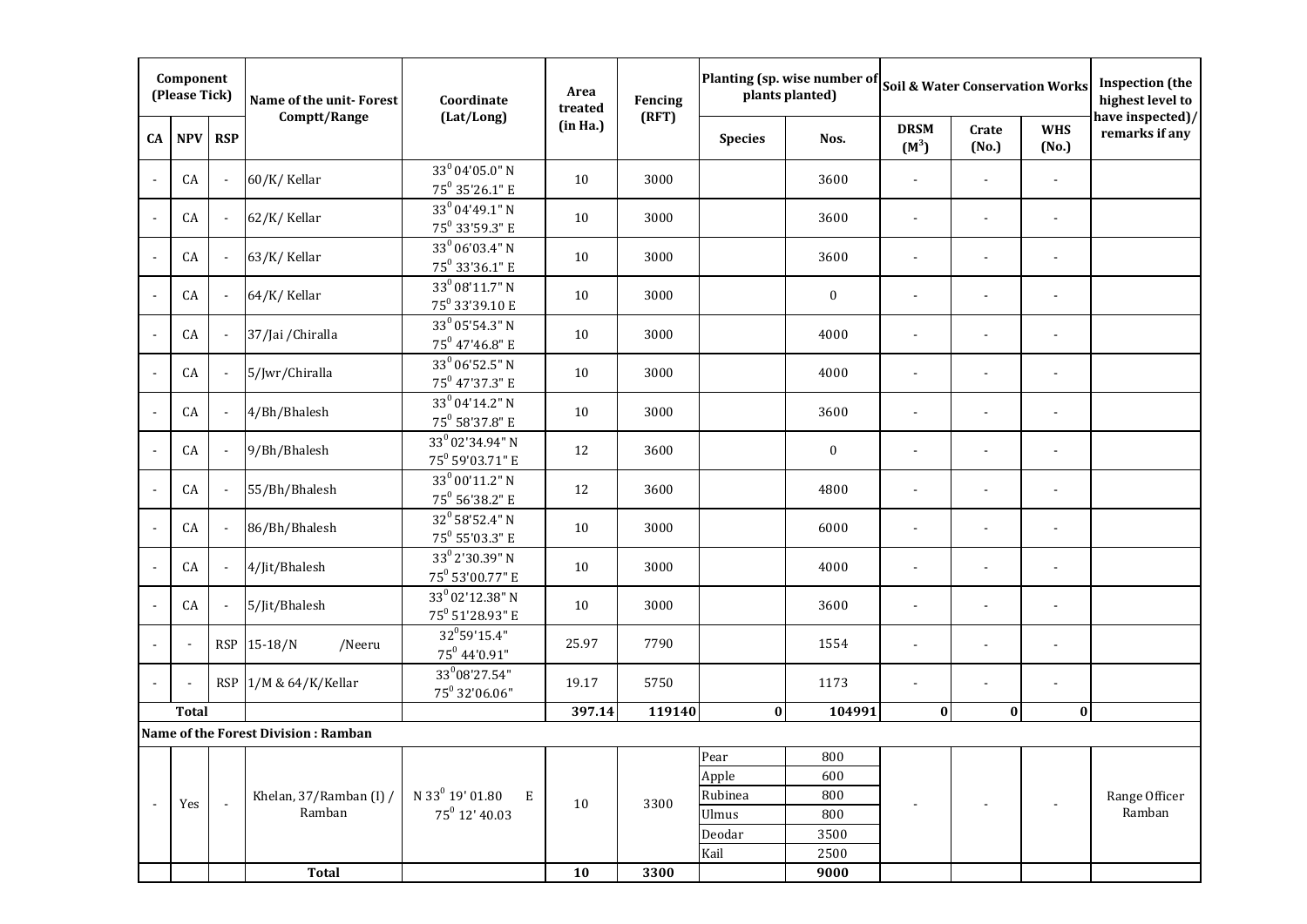|    | Component<br>(Please Tick) |                | Name of the unit-Forest                                               | Coordinate                            | Area<br>treated | Fencing |                | Planting (sp. wise number of<br>plants planted) |                        |                | <b>Soil &amp; Water Conservation Works</b> | <b>Inspection</b> (the<br>highest level to |
|----|----------------------------|----------------|-----------------------------------------------------------------------|---------------------------------------|-----------------|---------|----------------|-------------------------------------------------|------------------------|----------------|--------------------------------------------|--------------------------------------------|
| CA | NPV RSP                    |                | Comptt/Range                                                          | (Lat/Long)                            | (in Ha.)        | (RFT)   | <b>Species</b> | Nos.                                            | <b>DRSM</b><br>$(M^3)$ | Crate<br>(No.) | <b>WHS</b><br>(No.)                        | have inspected)/<br>remarks if any         |
|    |                            |                |                                                                       |                                       |                 |         | Pear           | 1000                                            |                        |                |                                            |                                            |
|    |                            |                |                                                                       |                                       |                 |         | Apple          | 500                                             |                        |                |                                            |                                            |
|    | Yes                        | $\mathbf{r}$   | Kachla, 37/Ramban (II) /                                              | N 33 $^0$ 19' 01.80<br>E              | 8               | 2640    | Rubinea        | 1000                                            |                        |                |                                            | Range Officer                              |
|    |                            |                | Ramban                                                                | 75 <sup>0</sup> 12' 40.03             |                 |         | Ulmus          | 500                                             |                        |                |                                            | Ramban                                     |
|    |                            |                |                                                                       |                                       |                 |         | Deodar         | 1500                                            |                        |                |                                            |                                            |
|    |                            |                |                                                                       |                                       |                 |         | Kail           | 1500                                            |                        |                |                                            |                                            |
|    |                            |                | <b>Total</b>                                                          |                                       | 8               | 2640    |                | 6000                                            |                        |                |                                            |                                            |
|    |                            |                |                                                                       |                                       |                 |         | Rubinear       | 1000                                            |                        |                |                                            |                                            |
|    |                            |                |                                                                       |                                       |                 |         | <b>Ulmus</b>   | 1000                                            |                        |                |                                            |                                            |
|    |                            |                |                                                                       |                                       |                 |         | Melia          | 300                                             |                        |                |                                            |                                            |
|    | Yes                        | $\mathbb{Z}^2$ | Kundi Devta, 47/Ramban   N 33 <sup>0</sup> 13 01.45 E 75 <sup>0</sup> |                                       | 10              | 3300    | <b>Bamboo</b>  | 200                                             |                        |                |                                            | Range Officer                              |
|    |                            |                | (I) / Ramban                                                          | 17 25.42                              |                 |         | Silver Oak     | 100                                             |                        |                |                                            | Ramban                                     |
|    |                            |                |                                                                       |                                       |                 |         | Amlook         | 200                                             |                        |                |                                            |                                            |
|    |                            |                |                                                                       |                                       |                 |         | Apple          | 200                                             |                        |                |                                            |                                            |
|    |                            |                |                                                                       |                                       |                 |         | Chir           | 6000                                            |                        |                |                                            |                                            |
|    |                            |                | <b>Total</b>                                                          |                                       | 10              | 3300    |                | 9000                                            |                        |                |                                            |                                            |
|    |                            |                |                                                                       |                                       |                 |         | Rubinear       | 1500                                            |                        |                |                                            |                                            |
|    |                            |                |                                                                       |                                       |                 |         | Ulmus          | 1300                                            |                        |                |                                            |                                            |
|    |                            |                |                                                                       |                                       |                 |         | Melia          | 200                                             |                        |                |                                            |                                            |
|    | Yes                        | $\mathbb{Z}^2$ | Kundi-Devta, 47/Ramban   N 33 <sup>0</sup> 13 01.45 E 75 <sup>0</sup> |                                       | 10              | 3300    | Bamboo         | 100                                             |                        |                |                                            | DFO Ramban                                 |
|    |                            |                | (II) / Ramban                                                         | 17 25.42                              |                 |         | Silver Oak     | 100                                             |                        |                |                                            |                                            |
|    |                            |                |                                                                       |                                       |                 |         | Amlook         | 100                                             |                        |                |                                            |                                            |
|    |                            |                |                                                                       |                                       |                 |         | Apple          | 200                                             |                        |                |                                            |                                            |
|    |                            |                |                                                                       |                                       |                 |         | Chir           | 6000                                            |                        |                |                                            |                                            |
|    |                            |                | <b>Total</b>                                                          |                                       | 10              | 3300    |                | 9500                                            |                        |                |                                            |                                            |
|    |                            |                |                                                                       |                                       |                 |         | Rubinea        | 2000                                            |                        |                |                                            |                                            |
|    |                            |                | Haran, 23/Banihal (I) /                                               | N 33 <sup>0</sup> 25' 12.63<br>E      |                 |         | <b>Ulmus</b>   | 3000                                            |                        |                |                                            |                                            |
|    | Yes                        | $\omega$       | Banihal                                                               | $75^0$ 06' 05.49                      | 12              | 3960    | Deodar         | 3000                                            |                        |                |                                            | DFO Ramban                                 |
|    |                            |                |                                                                       |                                       |                 |         | Kail           | 2000                                            |                        |                |                                            |                                            |
|    |                            |                |                                                                       |                                       |                 |         | Cupruss        | 1000                                            |                        |                |                                            |                                            |
|    |                            |                | <b>Total</b>                                                          |                                       | 12              | 3960    |                | 11000                                           |                        |                |                                            |                                            |
|    |                            |                |                                                                       |                                       |                 |         | Rubinea        | 1000                                            |                        |                |                                            |                                            |
|    |                            |                | Maran, 23/Banihal (II) /                                              | N 33 <sup>0</sup> 25' 12.63<br>$\,$ E |                 |         | Ulmus          | 2000                                            |                        |                |                                            | Range Officer                              |
|    | Yes                        | $\omega$       | Banihal                                                               | 75 <sup>0</sup> 06' 05.49             | 8               | 2640    | Deodar         | 1500                                            |                        |                |                                            | Banihal                                    |
|    |                            |                |                                                                       |                                       |                 |         | Kail           | 1000                                            |                        |                |                                            |                                            |
|    |                            |                |                                                                       |                                       |                 |         | Cupruss        | 500                                             |                        |                |                                            |                                            |
|    |                            |                | <b>Total</b>                                                          |                                       | ${\bf 8}$       | 2640    |                | 6000                                            |                        |                |                                            |                                            |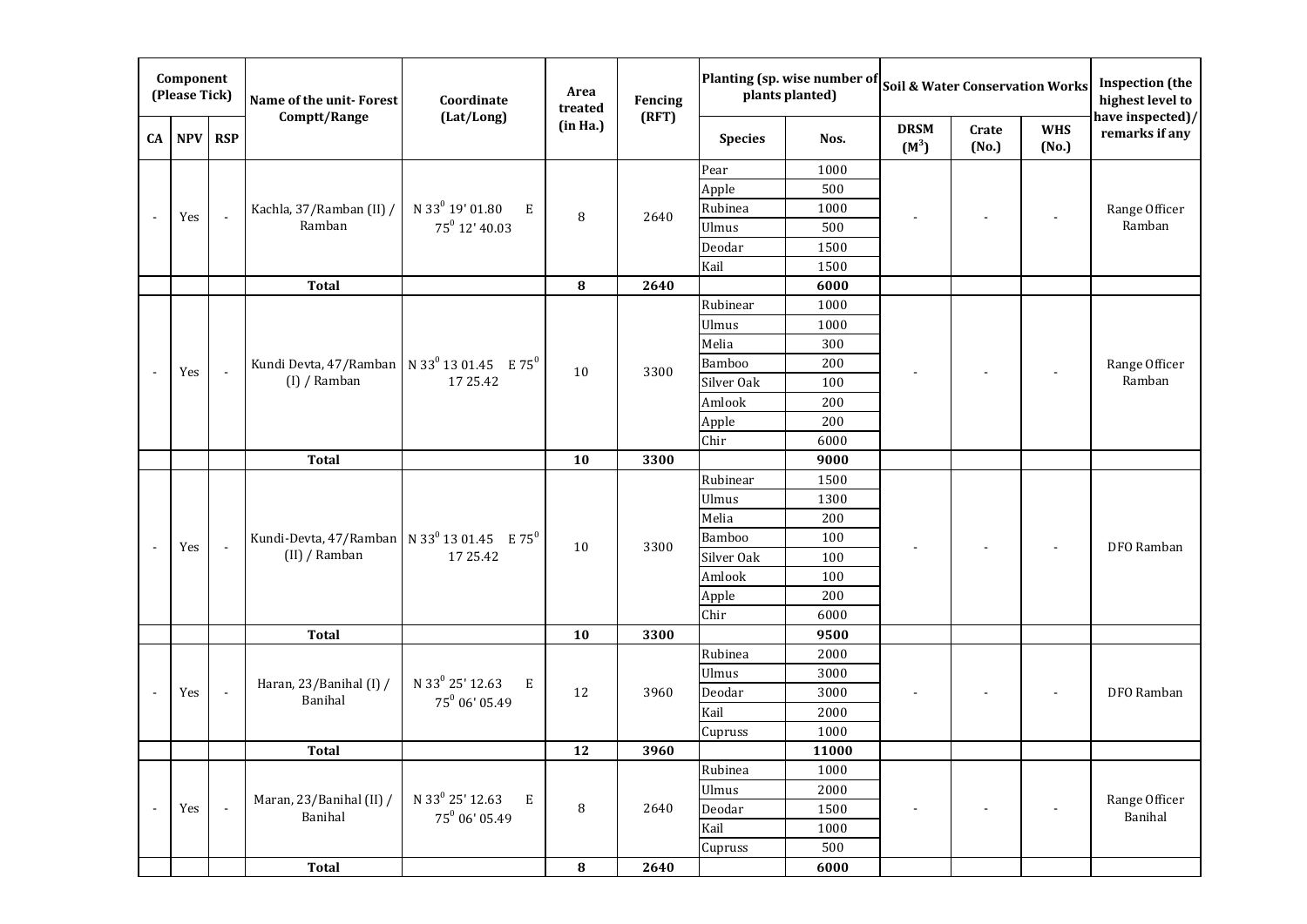| Component<br>(Please Tick) |            |                          | Name of the unit-Forest            | Coordinate                        | Area<br>treated                   | Fencing | Planting (sp. wise number of<br>plants planted) |       | <b>Soil &amp; Water Conservation Works</b> |                |                          | <b>Inspection</b> (the<br>highest level to |
|----------------------------|------------|--------------------------|------------------------------------|-----------------------------------|-----------------------------------|---------|-------------------------------------------------|-------|--------------------------------------------|----------------|--------------------------|--------------------------------------------|
| CA                         | NPV RSP    |                          | Comptt/Range                       | (Lat/Long)                        | (in Ha.)                          | (RFT)   | <b>Species</b>                                  | Nos.  | <b>DRSM</b><br>$(M^3)$                     | Crate<br>(No.) | <b>WHS</b><br>(No.)      | have inspected)/<br>remarks if any         |
|                            |            |                          |                                    |                                   |                                   | 3300    | Rubinea                                         | 1000  |                                            |                |                          | Range Officer<br>Banihal                   |
|                            |            |                          | Hijwa, 25/Banihal (I) /<br>Banihal | N 33 $^{0}$ 26' 00.77<br>E        |                                   |         | Ulmus                                           | 2000  |                                            |                |                          |                                            |
|                            | Yes        | $\overline{\phantom{a}}$ |                                    | 75 $^0$ 07' 04.14                 | 10                                |         | Deodar                                          | 3000  |                                            |                |                          |                                            |
|                            |            |                          |                                    |                                   |                                   |         | Kail                                            | 2000  |                                            |                |                          |                                            |
|                            |            |                          |                                    |                                   |                                   |         | Cupruss                                         | 1000  |                                            |                |                          |                                            |
|                            |            |                          | <b>Total</b>                       |                                   | 10                                | 3300    |                                                 | 9000  |                                            |                |                          |                                            |
|                            |            |                          |                                    |                                   |                                   |         | Rubinea                                         | 1000  |                                            |                |                          | Range Officer,                             |
|                            |            |                          | Hijwa, 25/Banihal (II) /           | N 33 <sup>0</sup> 26' 00.77<br>E  |                                   |         | <b>Ulmus</b>                                    | 2000  |                                            |                |                          |                                            |
|                            | Yes        | $\Box$                   | Banihal                            | 75 <sup>0</sup> 07' 04.14         | 9                                 | 2970    | Deodar                                          | 2000  |                                            |                |                          | Banihal                                    |
|                            |            |                          |                                    |                                   |                                   |         | Kail                                            | 2000  |                                            |                |                          |                                            |
|                            |            |                          |                                    |                                   |                                   |         | Cupruss                                         | 1000  |                                            |                |                          |                                            |
|                            |            |                          | <b>Total</b>                       |                                   | 9                                 | 2970    |                                                 | 8000  |                                            |                |                          |                                            |
|                            |            |                          |                                    |                                   |                                   |         | Ulmus                                           | 2500  |                                            |                | $\overline{\phantom{a}}$ | DFO Ramban                                 |
|                            | Yes        | $\mathbb{Z}^2$           | Lamber, 45/Banihal (I) /           | N 33 <sup>0</sup> 29' 15.85<br>E  | 10                                | 3300    | Apple                                           | 500   |                                            |                |                          |                                            |
|                            |            |                          | <b>SC Banihal</b>                  | $75^0$ 08' 51.26                  | Rubinea<br>1000<br>Deodar<br>6000 |         |                                                 |       |                                            |                |                          |                                            |
|                            |            |                          |                                    |                                   |                                   |         |                                                 |       |                                            |                |                          |                                            |
|                            |            |                          | <b>Total</b>                       |                                   | <b>10</b>                         | 3300    |                                                 | 10000 |                                            |                |                          |                                            |
|                            |            | $\overline{\phantom{a}}$ | Zaban, 45/Banihal (II) /           | N 33 <sup>0</sup> 29' 15.85<br>E  | 8                                 | 2640    | Ulmus                                           | 1500  |                                            |                |                          | Range Officer SC                           |
|                            | Yes        |                          |                                    |                                   |                                   |         | Rubinea                                         | 1000  |                                            |                |                          |                                            |
|                            |            |                          | <b>SC Banihal</b>                  | 75 <sup>0</sup> 08' 51.26         |                                   |         | Apple                                           | 500   |                                            |                | Banihal                  |                                            |
|                            |            |                          |                                    |                                   |                                   |         | Deodar                                          | 3000  |                                            |                |                          |                                            |
|                            |            |                          | <b>Total</b>                       |                                   | 8                                 | 2640    |                                                 | 6000  |                                            |                |                          |                                            |
|                            |            |                          |                                    |                                   |                                   |         | Rubinea                                         | 2000  |                                            |                |                          | Range Officer,<br>Gool                     |
|                            |            |                          |                                    |                                   |                                   |         | <b>Ulmus</b>                                    | 2000  |                                            |                |                          |                                            |
|                            |            |                          |                                    | N 33 <sup>0</sup> 17 02'.25"<br>E |                                   |         | Apricot                                         | 250   |                                            |                |                          |                                            |
|                            | <b>NPV</b> |                          | Hara, 27/AR / Gool                 | 75 <sup>0</sup> 59'29.18"         | 10                                | 3000    | Apple                                           | 250   |                                            |                |                          |                                            |
|                            |            |                          |                                    |                                   |                                   |         | Deodar                                          | 500   |                                            |                |                          |                                            |
|                            |            |                          |                                    |                                   |                                   |         | Kail                                            | 500   |                                            |                |                          |                                            |
|                            |            |                          |                                    |                                   |                                   |         | Cupruss                                         | 500   |                                            |                |                          |                                            |
|                            |            |                          | <b>Total</b>                       |                                   | 10                                | 3000    |                                                 | 6000  |                                            |                |                          |                                            |
|                            |            |                          |                                    |                                   |                                   |         | Alstomia                                        | 200   |                                            |                |                          |                                            |
|                            |            |                          |                                    |                                   | $10\,$                            | 3000    | Jamun                                           | 300   |                                            |                |                          |                                            |
|                            |            |                          |                                    |                                   |                                   |         | Arjun                                           | 500   |                                            |                |                          |                                            |
| $\sim$                     | <b>NPV</b> |                          | Barala, 52/AR / Gool               | N 33 <sup>0</sup> 12 16'.33"<br>E |                                   |         | Banber                                          | 1000  |                                            |                | $\overline{\phantom{a}}$ | Range Officer,<br>Gool                     |
|                            |            |                          |                                    | 75 <sup>0</sup> 04' 51.30"        |                                   |         | Bamboo                                          | 500   |                                            |                |                          |                                            |
|                            |            |                          |                                    |                                   |                                   |         | Rubinea                                         | 2500  |                                            |                |                          |                                            |
|                            |            |                          |                                    |                                   |                                   |         | Ulmus                                           | 500   |                                            |                |                          |                                            |
|                            |            |                          |                                    |                                   |                                   |         | Gava                                            | 500   |                                            |                |                          |                                            |
|                            |            |                          | <b>Total</b>                       |                                   | 10                                | 3000    |                                                 | 6000  |                                            |                |                          |                                            |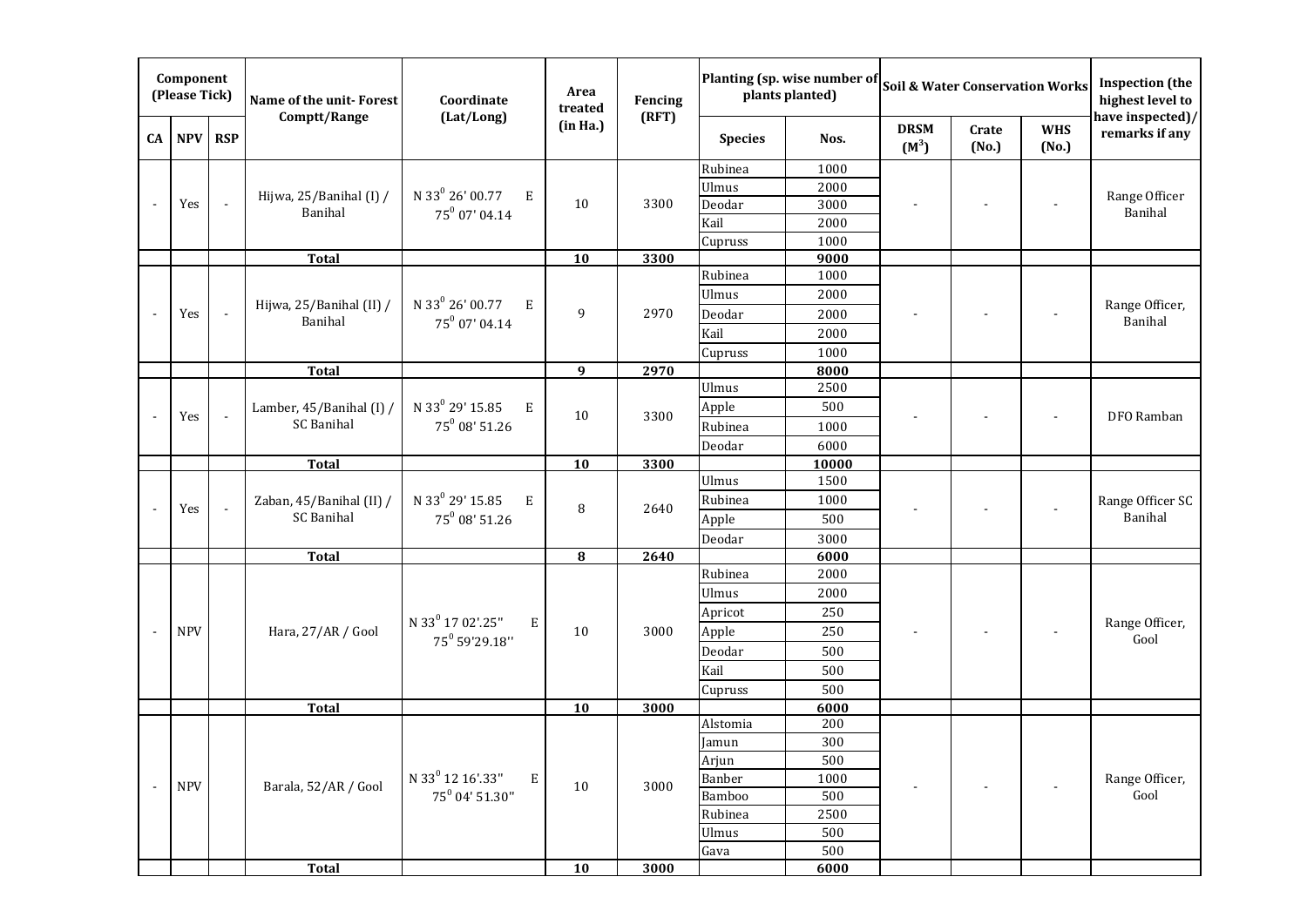| Component<br>(Please Tick) |            |            | Name of the unit-Forest             | Coordinate                        | Area<br>treated | Planting (sp. wise number of<br><b>Soil &amp; Water Conservation Works</b><br>plants planted)<br>Fencing |                  |              |                        |                |                     | <b>Inspection</b> (the<br>highest level to |
|----------------------------|------------|------------|-------------------------------------|-----------------------------------|-----------------|----------------------------------------------------------------------------------------------------------|------------------|--------------|------------------------|----------------|---------------------|--------------------------------------------|
| CA                         | <b>NPV</b> | <b>RSP</b> | Comptt/Range                        | (Lat/Long)                        | (in Ha.)        | (RFT)                                                                                                    | <b>Species</b>   | Nos.         | <b>DRSM</b><br>$(M^3)$ | Crate<br>(No.) | <b>WHS</b><br>(No.) | have inspected)/<br>remarks if any         |
|                            |            |            |                                     |                                   |                 |                                                                                                          | Alstomia         | 200          |                        |                |                     |                                            |
|                            |            |            |                                     |                                   |                 |                                                                                                          | Jamun            | 300          |                        |                |                     |                                            |
|                            |            |            |                                     |                                   |                 |                                                                                                          | Arjun            | 500          |                        |                |                     | Range Officer,<br>Gool                     |
|                            | <b>NPV</b> |            | Megdhar, 7/AR / Gool                | N 33 <sup>0</sup> 15 50'.80"<br>E | 10              | 3000                                                                                                     | <b>Banber</b>    | 1000         |                        |                |                     |                                            |
|                            |            |            |                                     | 75 <sup>0</sup> 07' 10.70"        |                 |                                                                                                          | <b>Bamboo</b>    | 500          |                        |                |                     |                                            |
|                            |            |            |                                     |                                   |                 |                                                                                                          | Rubinea          | 2500         |                        |                |                     |                                            |
|                            |            |            |                                     |                                   |                 |                                                                                                          | <b>Ulmus</b>     | 500          |                        |                |                     |                                            |
|                            |            |            |                                     |                                   |                 |                                                                                                          | Gava             | 500          |                        |                |                     |                                            |
|                            |            |            | <b>Total</b>                        |                                   | 10              | 3000                                                                                                     |                  | 6000         |                        |                |                     |                                            |
|                            |            |            |                                     |                                   |                 |                                                                                                          | Alstomia         | 200          |                        |                |                     | Range Officer,<br>Gool                     |
|                            |            |            |                                     |                                   |                 |                                                                                                          | Jamun            | 300          |                        |                |                     |                                            |
|                            |            |            |                                     |                                   |                 |                                                                                                          | Arjun            | 500          |                        |                |                     |                                            |
|                            | <b>NPV</b> |            | Seripoora, 51/AR / Gool             | N 33 <sup>0</sup> 12 49'.10"<br>E | 10              | 3000                                                                                                     | <b>Banber</b>    | 1000<br>500  |                        |                |                     |                                            |
|                            |            |            |                                     | 75 <sup>0</sup> 05' 41.30"        |                 |                                                                                                          | Bamboo           |              |                        |                |                     |                                            |
|                            |            |            |                                     |                                   |                 |                                                                                                          | Rubinea          | 2500         |                        |                |                     |                                            |
|                            |            |            |                                     |                                   |                 |                                                                                                          | <b>Ulmus</b>     | 500          |                        |                |                     |                                            |
|                            |            |            |                                     |                                   |                 |                                                                                                          | Gava             | 500          |                        |                |                     |                                            |
|                            |            |            | <b>Total</b><br>Dedha, 66/AR / Gool |                                   | 10              | 3000<br>3000                                                                                             |                  | 6000         |                        |                |                     | Range Officer,<br>Gool                     |
|                            |            |            |                                     |                                   |                 |                                                                                                          | Rubinea          | 2000<br>2000 |                        |                |                     |                                            |
|                            |            |            |                                     |                                   |                 |                                                                                                          | Ulmus            | 250          |                        |                |                     |                                            |
|                            | <b>NPV</b> |            |                                     | N 33 <sup>0</sup> 13 17'.03"<br>E | 10              |                                                                                                          | Apricot<br>Apple | 250          |                        |                |                     |                                            |
|                            |            |            |                                     | 75 <sup>0</sup> 58' 52.86"        |                 |                                                                                                          | Deodar           | 500          |                        |                |                     |                                            |
|                            |            |            |                                     |                                   |                 |                                                                                                          | Kail             | 500          |                        |                |                     |                                            |
|                            |            |            |                                     |                                   |                 |                                                                                                          | Cupruss          | 500          |                        |                |                     |                                            |
|                            |            |            | <b>Total</b>                        |                                   | 10              | 3000                                                                                                     |                  | 6000         |                        |                |                     |                                            |
|                            |            |            |                                     |                                   |                 |                                                                                                          | Rubinea          | 1500         |                        |                |                     |                                            |
|                            |            |            |                                     |                                   |                 |                                                                                                          | Ulmus            | 1000         |                        |                |                     | Range Officer,<br>Gool                     |
|                            |            |            |                                     |                                   |                 |                                                                                                          | Walnut           | 500          |                        |                |                     |                                            |
|                            |            |            |                                     |                                   |                 |                                                                                                          | Apple            | $\mathbf{0}$ |                        |                |                     |                                            |
|                            |            |            | Kaintha Morh, 35/AR /               | N 33 <sup>0</sup> 15 46'.67"<br>E |                 |                                                                                                          | Poplus           | 1000         |                        |                |                     |                                            |
|                            | <b>NPV</b> |            | Gool                                | 75 <sup>0</sup> 02' 57.70"        | 10              | 3000                                                                                                     | Apricot          | 250          |                        |                |                     |                                            |
|                            |            |            |                                     |                                   |                 |                                                                                                          | Apple            | 250          |                        |                |                     |                                            |
|                            |            |            |                                     |                                   |                 |                                                                                                          | Deodar           | 500          |                        |                |                     |                                            |
|                            |            |            |                                     |                                   |                 |                                                                                                          | Kail             | 500          |                        |                |                     |                                            |
|                            |            |            |                                     |                                   |                 |                                                                                                          | Cupruss          | 500          |                        |                |                     |                                            |
|                            |            |            | Total                               |                                   | 10              | 3000                                                                                                     |                  | 6000         |                        |                |                     |                                            |
|                            |            |            | Sub.Total                           |                                   | 155             | 49350                                                                                                    |                  | 119500       |                        |                |                     |                                            |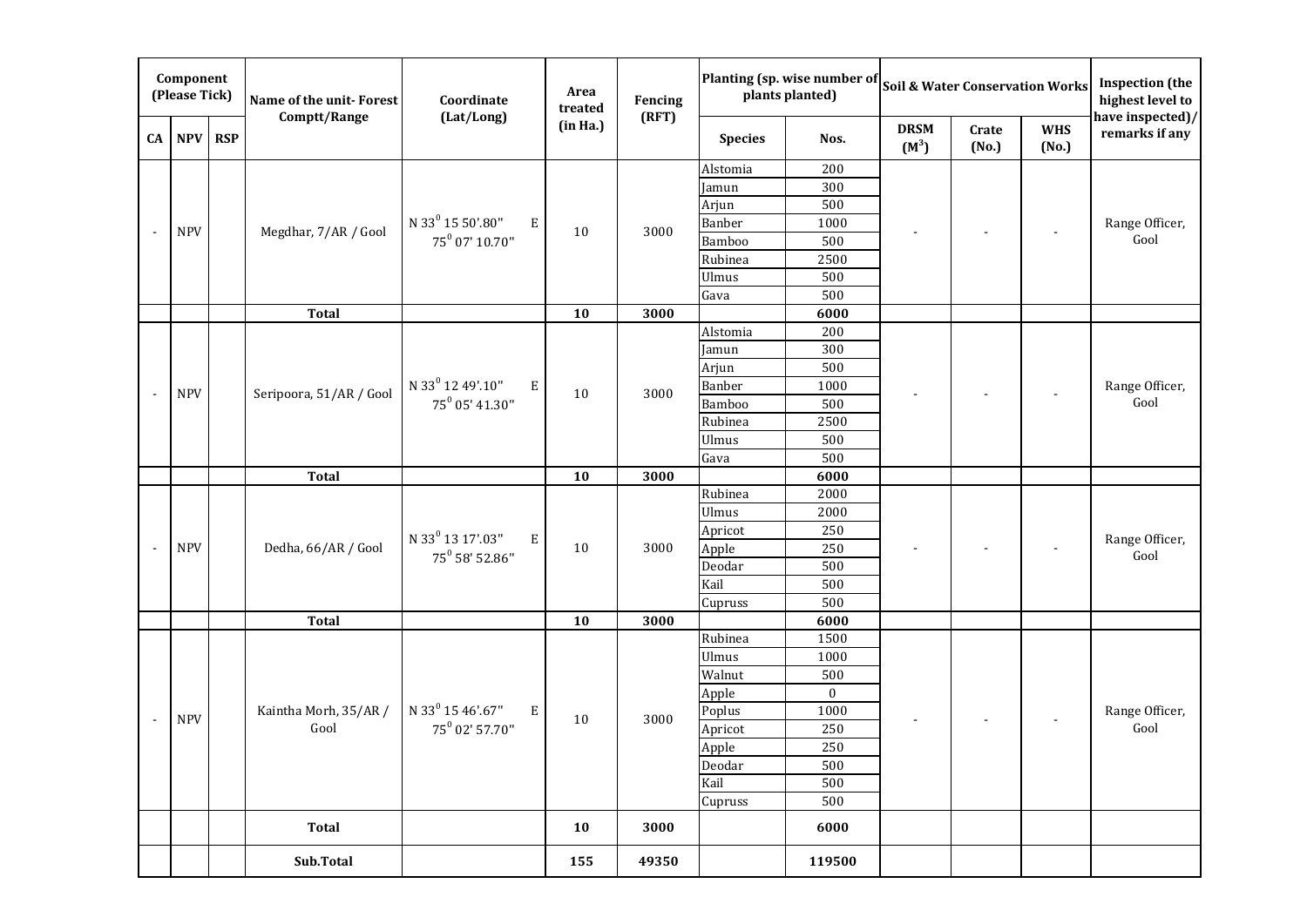| Component<br>(Please Tick) |                          |                | Name of the unit-Forest                         | Coordinate                                                     | Area<br>treated | Fencing      | Planting (sp. wise number of<br><b>Soil &amp; Water Conservation Works</b><br>plants planted) |        |                        |                  |                     | <b>Inspection</b> (the<br>highest level to |
|----------------------------|--------------------------|----------------|-------------------------------------------------|----------------------------------------------------------------|-----------------|--------------|-----------------------------------------------------------------------------------------------|--------|------------------------|------------------|---------------------|--------------------------------------------|
| CA                         | <b>NPV</b>               | <b>RSP</b>     | Comptt/Range                                    | (Lat/Long)                                                     | (in Ha.)        | (RFT)        | <b>Species</b>                                                                                | Nos.   | <b>DRSM</b><br>$(M^3)$ | Crate<br>(No.)   | <b>WHS</b><br>(No.) | have inspected)/<br>remarks if any         |
|                            |                          |                |                                                 |                                                                |                 |              | Raat Ki Rani                                                                                  | 100    |                        |                  |                     | PCCF/HoFF                                  |
|                            |                          |                |                                                 |                                                                |                 |              | Silver Oak                                                                                    | 100    |                        |                  |                     |                                            |
|                            |                          |                |                                                 |                                                                |                 |              | Bamboo                                                                                        | 50     |                        |                  |                     |                                            |
|                            | $\overline{\phantom{a}}$ | <b>RSP</b>     | Nera, 46/Ramban /                               | N 33 <sup>0</sup> 14'.11.22"<br>Ε                              | 0.064           | 2112         | Sukhchain                                                                                     | $50\,$ | 50                     |                  |                     |                                            |
|                            |                          |                | Ramban                                          | 75 <sup>0</sup> 15'.57.28"                                     |                 |              | Chir                                                                                          | 400    |                        |                  |                     |                                            |
|                            |                          |                |                                                 |                                                                |                 |              | Apricot                                                                                       | 200    |                        |                  |                     |                                            |
|                            |                          |                |                                                 |                                                                |                 |              | Amla                                                                                          | 50     |                        |                  |                     |                                            |
|                            |                          |                |                                                 |                                                                |                 |              | Retha                                                                                         | 50     |                        |                  |                     |                                            |
|                            |                          |                | <b>Total</b>                                    |                                                                | 0.064           | 2112         |                                                                                               | 1000   | 50                     |                  |                     |                                            |
|                            |                          |                |                                                 |                                                                |                 |              | Raat Ki Rani                                                                                  | 100    |                        |                  |                     | DFO Ramban                                 |
|                            |                          |                |                                                 |                                                                |                 |              | Silver Oak                                                                                    | 100    |                        |                  |                     |                                            |
|                            |                          |                |                                                 |                                                                |                 |              | <b>Bamboo</b>                                                                                 | $50\,$ |                        |                  |                     |                                            |
|                            | $\overline{\phantom{a}}$ | <b>RSP</b>     | Galli-I, 46/Ramban /                            | N 33 <sup>0</sup> 14'.04.84"<br>Ε                              | 0.064           | 2112         | Sukhchain                                                                                     | $50\,$ |                        |                  |                     |                                            |
|                            |                          |                | Ramban                                          | 75 <sup>0</sup> 16'.03 02"                                     |                 |              | Chir                                                                                          | 400    |                        |                  |                     |                                            |
|                            |                          |                |                                                 |                                                                |                 |              | Apricot                                                                                       | 200    |                        |                  |                     |                                            |
|                            |                          |                |                                                 |                                                                |                 |              | Amla                                                                                          | 50     |                        |                  |                     |                                            |
|                            |                          |                |                                                 |                                                                |                 |              | Retha                                                                                         | 50     |                        |                  |                     |                                            |
|                            |                          |                | <b>Total</b>                                    |                                                                | 0.064           | 2112         |                                                                                               | 1000   |                        |                  |                     |                                            |
|                            |                          |                |                                                 |                                                                |                 |              | Chir                                                                                          | 600    |                        |                  |                     | Range Officer<br>Ramban                    |
|                            |                          |                |                                                 |                                                                |                 |              | Apricot                                                                                       | 300    |                        |                  |                     |                                            |
|                            |                          |                |                                                 |                                                                |                 |              | Retha                                                                                         | 100    |                        |                  |                     |                                            |
|                            |                          |                | Galli-II, 46/Ramban /<br>Ramban                 | N 33 <sup>0</sup> 14 05'.54"<br>Ε<br>75 <sup>0</sup> 15 15.59" | 0.104           | 3432         | Amla                                                                                          | 100    |                        |                  |                     |                                            |
|                            | $\blacksquare$           | <b>RSP</b>     |                                                 |                                                                |                 |              | Raat Ki Rani                                                                                  | 200    |                        |                  |                     |                                            |
|                            |                          |                |                                                 |                                                                |                 |              | Silver Oak                                                                                    | 100    |                        |                  |                     |                                            |
|                            |                          |                |                                                 |                                                                |                 |              | Banj                                                                                          | 100    |                        |                  |                     |                                            |
|                            |                          |                |                                                 |                                                                |                 |              | Bamboo                                                                                        | 50     |                        |                  |                     |                                            |
|                            |                          |                |                                                 |                                                                |                 |              | Sukhchain                                                                                     | 50     |                        |                  |                     |                                            |
|                            |                          |                | <b>Total</b><br>Sub.Total                       |                                                                | 0.104<br>0.232  | 3432<br>7656 |                                                                                               | 1600   |                        |                  |                     |                                            |
|                            |                          |                | <b>Grand Total</b>                              |                                                                | 155.232         | 57006        |                                                                                               | 3600   | 50<br>50               |                  |                     |                                            |
|                            |                          |                | Name of Forest Division: Marwah Forest Division |                                                                |                 |              |                                                                                               | 123100 |                        |                  |                     |                                            |
|                            |                          |                | 5/M Astangam Marwah                             | $33^{0}$ 40' 23.53"N                                           | 20              |              |                                                                                               |        |                        |                  |                     |                                            |
| $\sim$                     | <b>NPV</b>               | $\blacksquare$ |                                                 | 75 <sup>0</sup> 42' 15.37"E                                    |                 | 6000         |                                                                                               | 22000  | $\boldsymbol{0}$       | $\bf{0}$         | $\mathbf{0}$        |                                            |
|                            |                          |                |                                                 | 33 <sup>0</sup> 40' 16.40"N                                    |                 |              |                                                                                               |        |                        |                  |                     |                                            |
| CA                         |                          | $\blacksquare$ | 71/M Renai Marwah                               | 75 <sup>0</sup> 47' 34.79"E                                    | 20              | 6000         |                                                                                               | 19000  | $\bf{0}$               | $\pmb{0}$        | $\boldsymbol{0}$    |                                            |
|                            |                          |                |                                                 |                                                                |                 |              |                                                                                               |        |                        |                  |                     |                                            |
|                            | <b>NPV</b>               | $\omega$       | 31a/D Tunder Dachhan                            | 33 <sup>0</sup> 26' 47.75"N                                    | 20              | 6000         |                                                                                               | 22000  | $\bf{0}$               | $\boldsymbol{0}$ | $\boldsymbol{0}$    |                                            |
|                            |                          |                |                                                 | 75 <sup>0</sup> 51' 56.40"E                                    |                 |              |                                                                                               |        |                        |                  |                     |                                            |